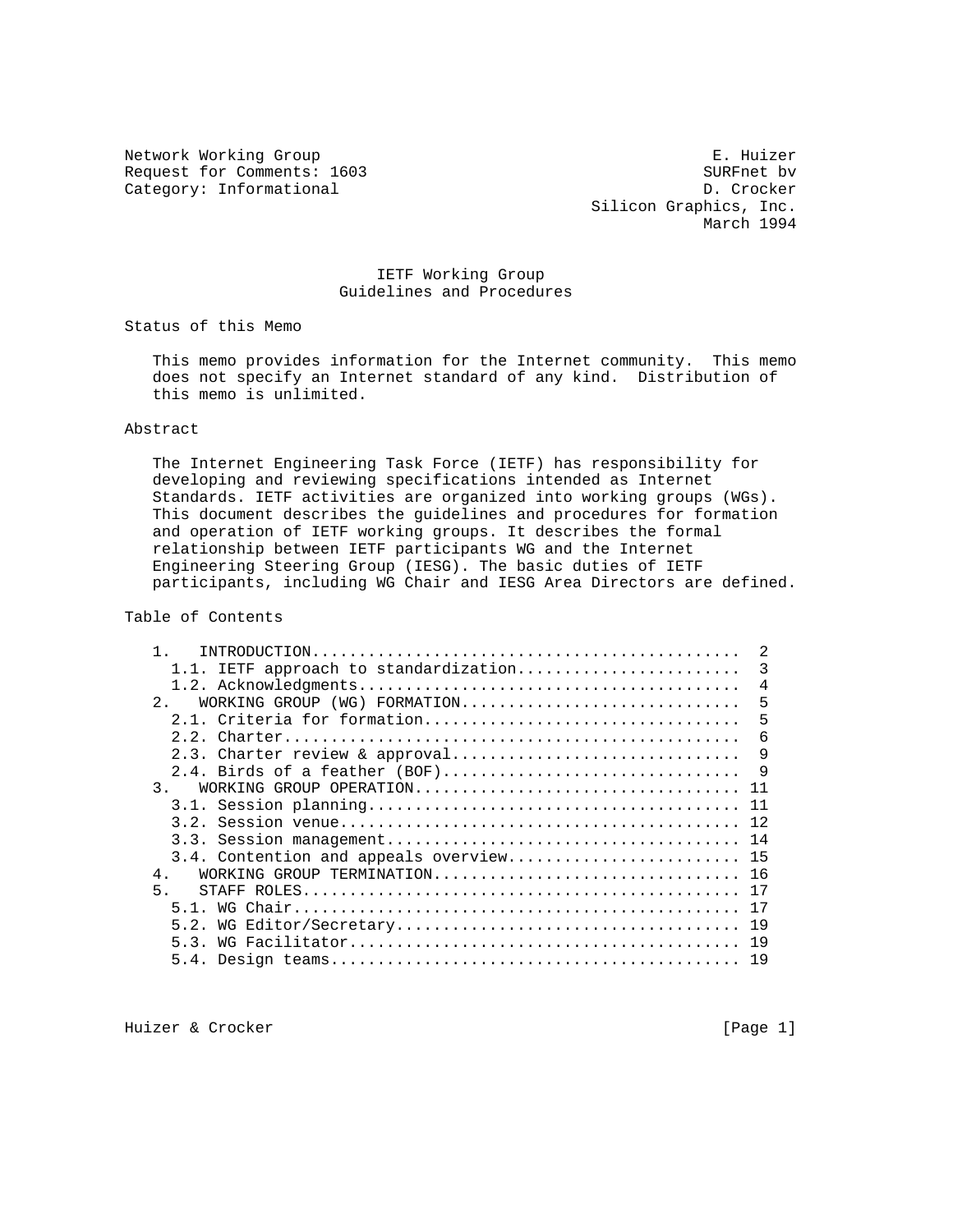|                                       | 20 O |
|---------------------------------------|------|
|                                       |      |
| რ.                                    |      |
|                                       |      |
| 6.2. IETF meeting document archive 21 |      |
|                                       |      |
|                                       |      |
|                                       |      |
|                                       |      |
|                                       |      |
| $\mathsf{R}$                          | 26   |
| 9                                     |      |
|                                       |      |

#### 1. INTRODUCTION

 This document defines guidelines and procedures for Internet Engineering Task Force working groups. The Internet is a loosely organized international collaboration of autonomous, interconnected networks; it supports host-to-host communication through voluntary adherence to open protocols and procedures defined by Internet Standards, a collection of which are commonly known as "the TCP/IP protocol suite". The Internet Standards Process is defined in [1]. Development and review of potential Internet Standards from all sources is conducted by the Internet Engineering Task Force (IETF).

 The IETF is a large, open community of network designers, operators, vendors, users, and researchers concerned with the Internet and the technology used on it. The IETF is managed by its Internet Engineering Steering Group (IESG) whose membership includes an IETF Chair, responsible for oversight of general IETF operations, and Area Directors, each of whom is responsible for a set of IETF activities and working groups. The IETF Executive Director and IESG Secretary are ex-officio participants, as are the IAB Chair and a designated Internet Architecture Board (IAB) member. At present there are 10 areas, though the number and purview of areas changes over time:

| User Services            | (USV) |
|--------------------------|-------|
| Applications             | (APP) |
| Service Applications     | (SAP) |
| Transport Services       | (TSV) |
| Internet                 | (INT) |
| Routing                  | (RTG) |
| Network Management       | (MGT) |
| Operational Requirements | (OPS) |
| Security                 | (SEC) |
| Standards & Processes    | (STD) |

Huizer & Crocker [Page 2]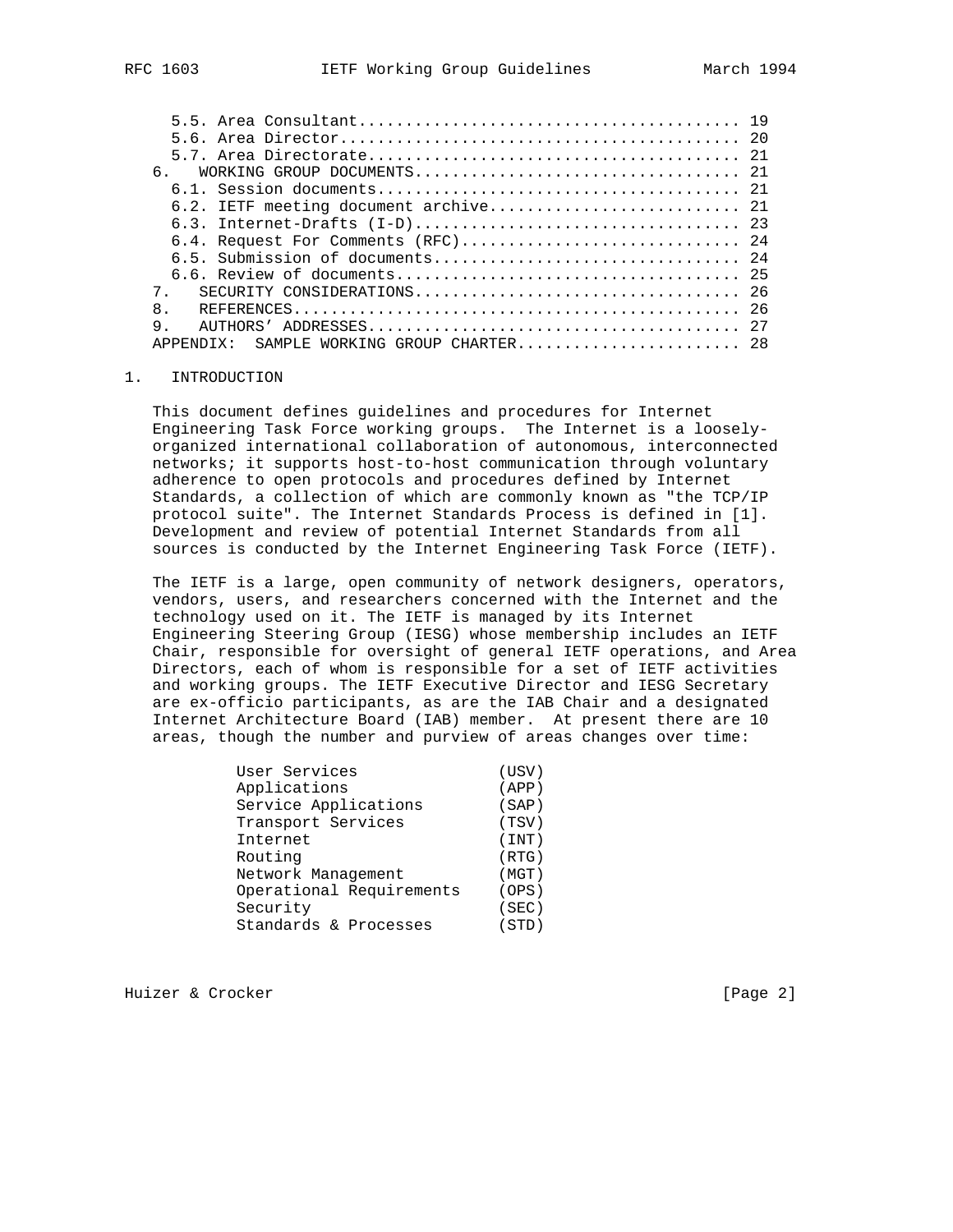Most areas have an advisory group or directorate. The specific name and the details of the role for each group differs from area to area, but the primary intent is that the group assist the Area Director, e.g., with the review of specifications produced in the area. An advisory group is formed by an Area Director (AD) and comprises experienced members of the IETF and technical community represented by the area. A small IETF Secretariat provides staff and administrative support for the operation of the IETF.

 The primary activities of the IETF are performed by committees known as working groups. There are currently more than 60 of these. Working groups tend to have a narrow focus and a lifetime bounded by completion of a specific task, although there are exceptions.

 There is no formal membership in the IETF. Participation is open to all. This participation may be by on-line contribution, attendance at face-to-face sessions, or both. Anyone from the Internet community who has the time and interest is urged to participate in IETF meetings and any of its on-line working group discussions. Participation is by individual technical contributors, rather than by formal representatives of organizations.

 This document defines procedures and guidelines for formation and operation of working groups in the IETF. It defines the relations of working groups to other bodies within the IETF. The duties of working group Chairs and Area Directors with respect to the operation of the working group are also defined. The document uses: "shall", "will", "must" and "is required" where it describes steps in the process that are essential, and uses: "suggested", "should" and "may" are where guidelines are described that are not essential, but are strongly recommended to help smooth WG operation.

#### 1.1. IETF approach to standardization

 The reader is encouraged to study The Internet Standards Process [1]. Familiarity with this document is essential for a complete understanding of the philosophy, procedures and guidelines described in this document.

The goals of the process are summarized in [1]:

 "In general, an Internet Standard is a specification that is stable and well-understood, is technically competent, has multiple, independent, and interoperable implementations with operational experience, enjoys significant public support, and is recognizably useful in some or all parts of the Internet.

...

Huizer & Crocker [Page 3]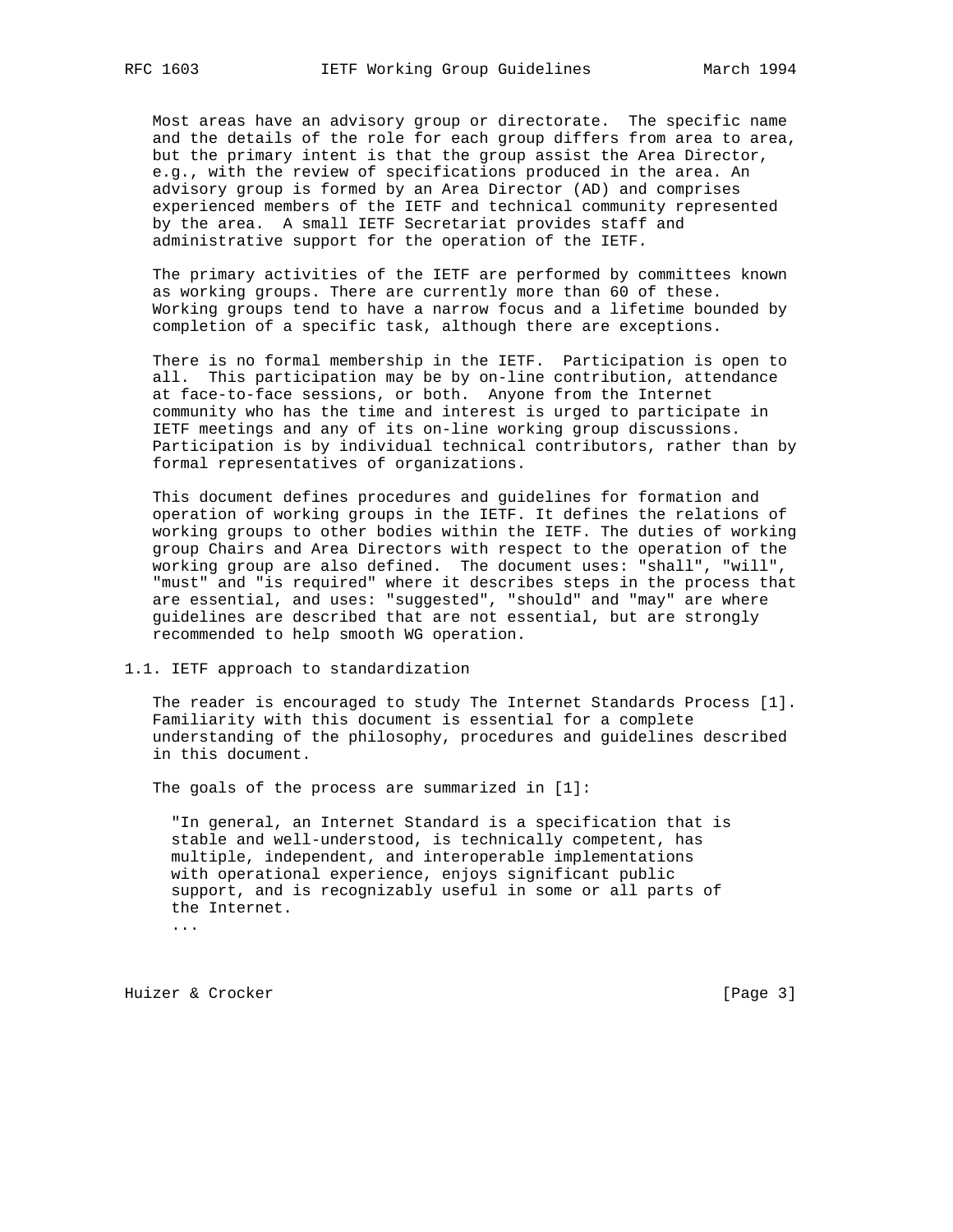"In outline, the process of creating an Internet Standard is straightforward: a specification undergoes a period of development and several iterations of review by the Internet community and perhaps revision based upon experience, is adopted as a Standard by the appropriate body (see below), and is published.

 "In practice, the process is somewhat more complicated, due to (1) the number and type of possible sources for specifications; (2) the need to prepare and revise a specification in a manner that preserves the interests of all of the affected parties; (3) the importance of establishing widespread community agreement on its technical content; and (4) the difficulty of evaluating the utility of a particular specification for the Internet community.

 "These procedures are explicitly aimed at developing and adopting generally-accepted practices. Thus, a candidate for Internet standardization is implemented and tested for correct operation and interoperability by multiple, independent parties, and utilized in increasingly demanding environments, before it can be adopted as an Internet Standard."

 The IETF standardization process has been marked by informality. As the community of participation has grown it has become necessary to document procedures, while continuing to avoid unnecessary bureaucracy. This goals of this balancing act are summarized in [1] as:

 "The procedures that are described here provide a great deal of flexibility to adapt to the wide variety of circumstances that occur in the Internet standardization process. Experience has shown this flexibility to be vital in achieving the following goals for Internet standardization:

- \* high quality,<br>\* prior implement
- \* prior implementation and testing,
- openness and fairness, and
- timeliness."

# 1.2. Acknowledgments

 Much of this document is due to the copy-and-paste function of a word processor. Several passages have been taken from the documents cited in the reference section. The POISED WG provided discussion and comments. Three people deserve special mention, as especially large chunks of their documents have been integrated into this one: Vint

Huizer & Crocker [Page 4]

...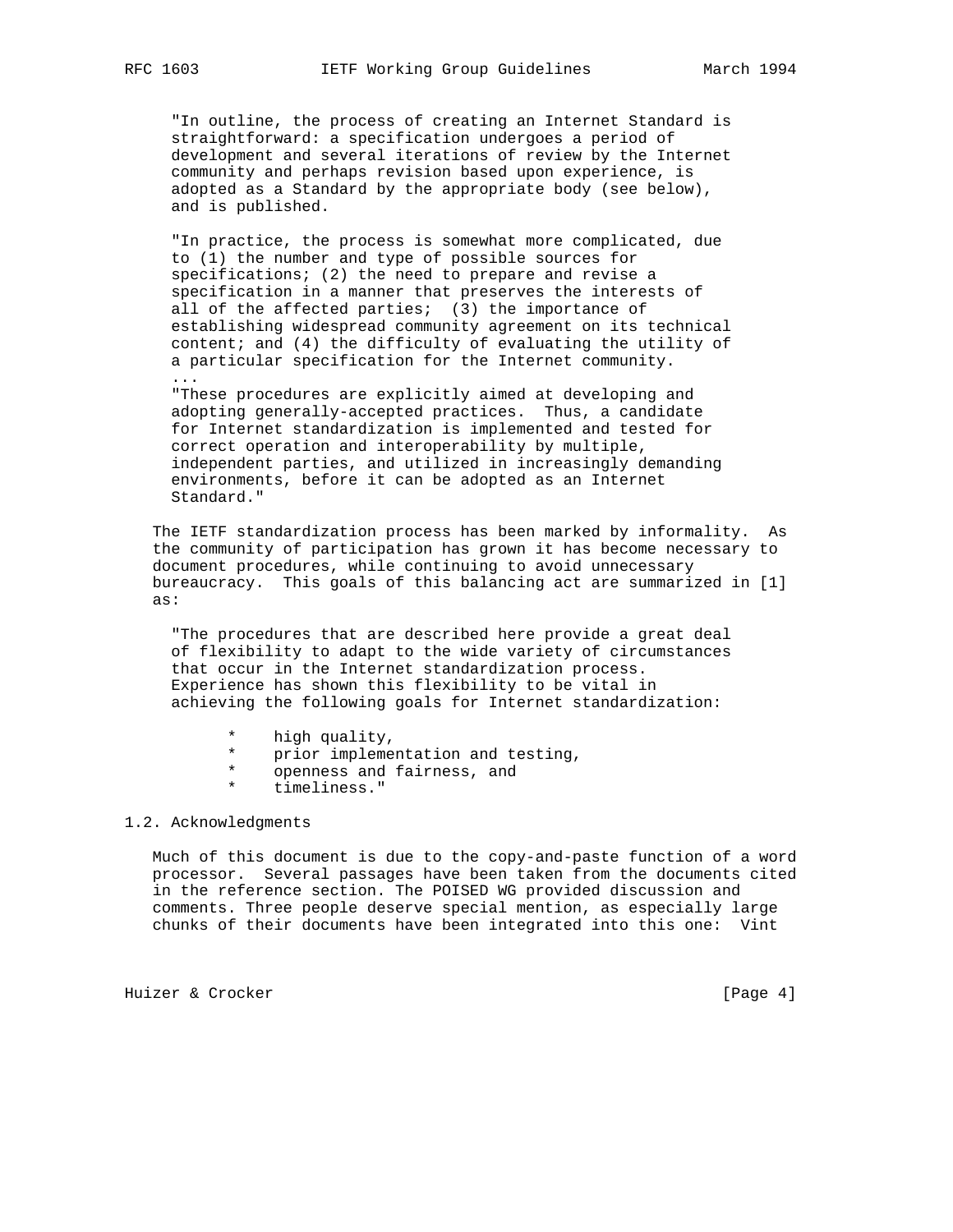Cerf [7] from whom we borrowed the description of the IETF; and Greg Vaudreuil and Steve Coya who provided several paragraphs. Also, John Stewart and Steve Crocker did a truly stellar job of proof-reading. However, all the errors you'll find are probably ours.

2. WORKING GROUP (WG) FORMATION

 IETF working groups (WGs) are the primary mechanism for development of IETF specifications and guidelines, many of which are intended as standards or recommendations. A working group may be established at the initiative of an Area Director (AD) or it may be initiated by an individual or group of individuals. Anyone interested in creating an IETF working group must obtain the advice and consent of the appropriate IETF Area Director under whose direction the working group would fall and must proceed through the formal steps detailed in this section.

 A working group is typically created to address a specific problem or produce a deliverable (a guideline, standards specification, etc.) and is expected to be short-lived in nature. Upon completion of its goals and achievement of its objectives, the working group as a unit is terminated. Alternatively at the discretion of the IESG, Area Director, the WG Chair and the WG participants, the objectives or assignment of the working group may be extended by enhancing or modifying the working group's charter.

2.1. Criteria for formation

 When determining whether it is appropriate to create a working group, the Area Director and the IESG will consider several issues:

- Are the issues that the working group plans to address clear and relevant for the Internet community?
- Are the goals specific and reasonably achievable, and achievable within the time frame specified by the milestones?
- What are the risks and urgency of the work, to determine the level of attention required?
- Do the working group's activities overlap with those of another working group? If so, it may still be appropriate to create the working group, but this question must be considered carefully by the Area Directors as subdividing efforts often dilutes the available technical expertise.

Huizer & Crocker [Page 5]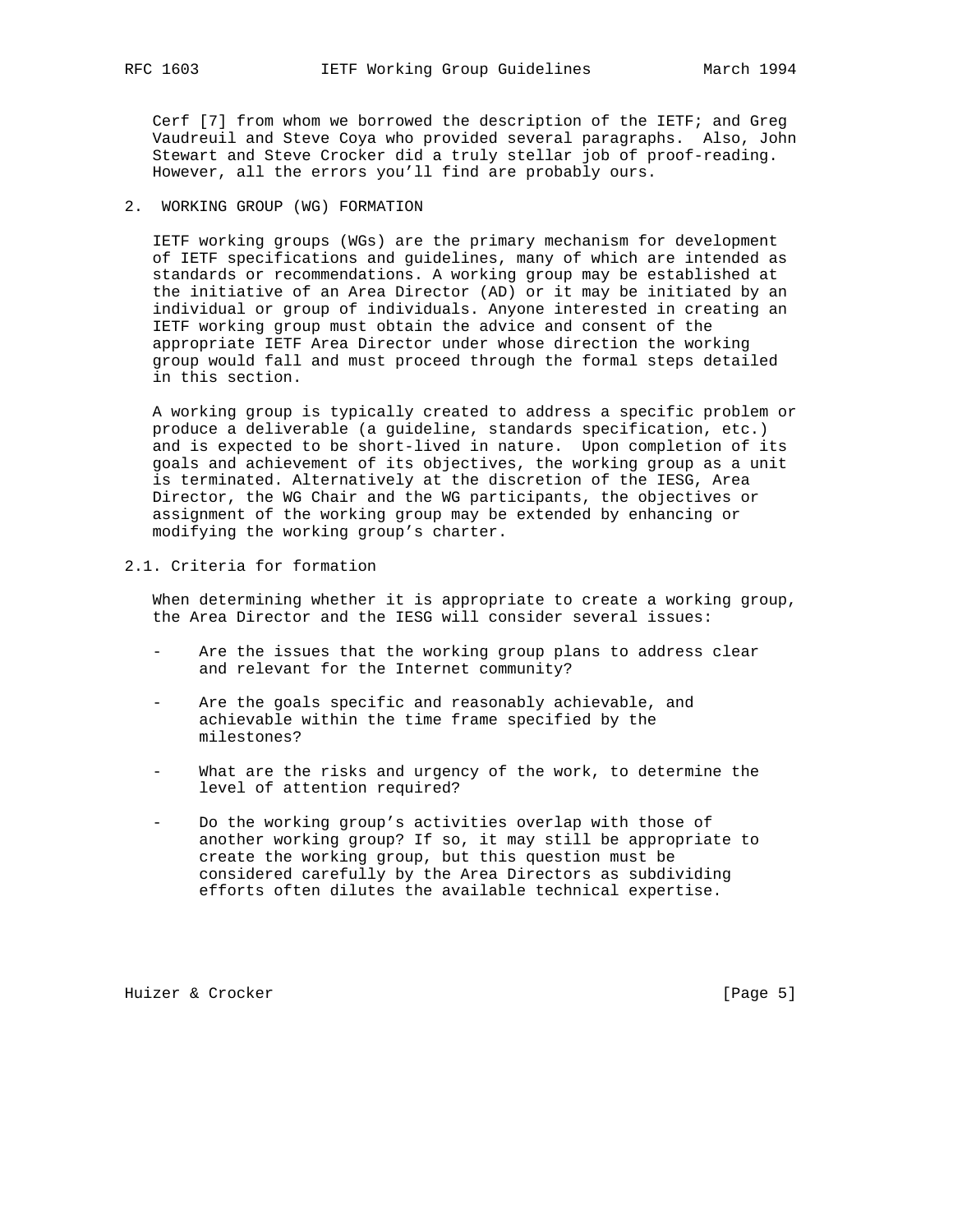- Is there sufficient interest and expertise in the working group's topic with at least several people willing to expend the effort to produce the desired result (e.g., a protocol specification)? Working groups require considerable effort, including management of the working group process, editing of working group documents, and contribution to the document text. IETF experience suggests that these roles typically cannot all be handled by one person; four or five active participants are typically required.
- Does a base of interested consumers (end users) appear to exist for the planned work? Consumer interest can be measured by participation of end-users within the IETF process, as well as by less direct means.

 Considering the above criteria, the Area Director will decide whether to pursue the formation of the group through the chartering process.

## 2.2. Charter

 The formation of a working group requires a charter which is primarily negotiated between a prospective working group Chair and the relevant Area Director, although final approval is made by the IESG and all charters are reviewed by the Internet Architecture Board (IAB). A charter is a contract between a working group and the IETF to perform a set of tasks. A charter:

- 1. Lists relevant administrative aspects of the working group;
- 2. Specifies the direction or objectives of the working group and describes the approach that will be taken to achieve the goals; and
- 3. Enumerates a set of milestones together with time frames for their completion.

 When the prospective Chair, the Area Director and the IESG Secretary are satisfied with the charter form and content, it becomes the basis for forming a working group. The AD may require an initial draft of a charter to be available prior to holding an exploratory Birds of a Feather (BOF) meeting, as described below.

 Charters may be renegotiated periodically to reflect the current status, organization or goals of the working group. Hence, a charter is a contract between the IETF and the working group which is committing to meet explicit milestones and delivering concrete "products".

Huizer & Crocker [Page 6]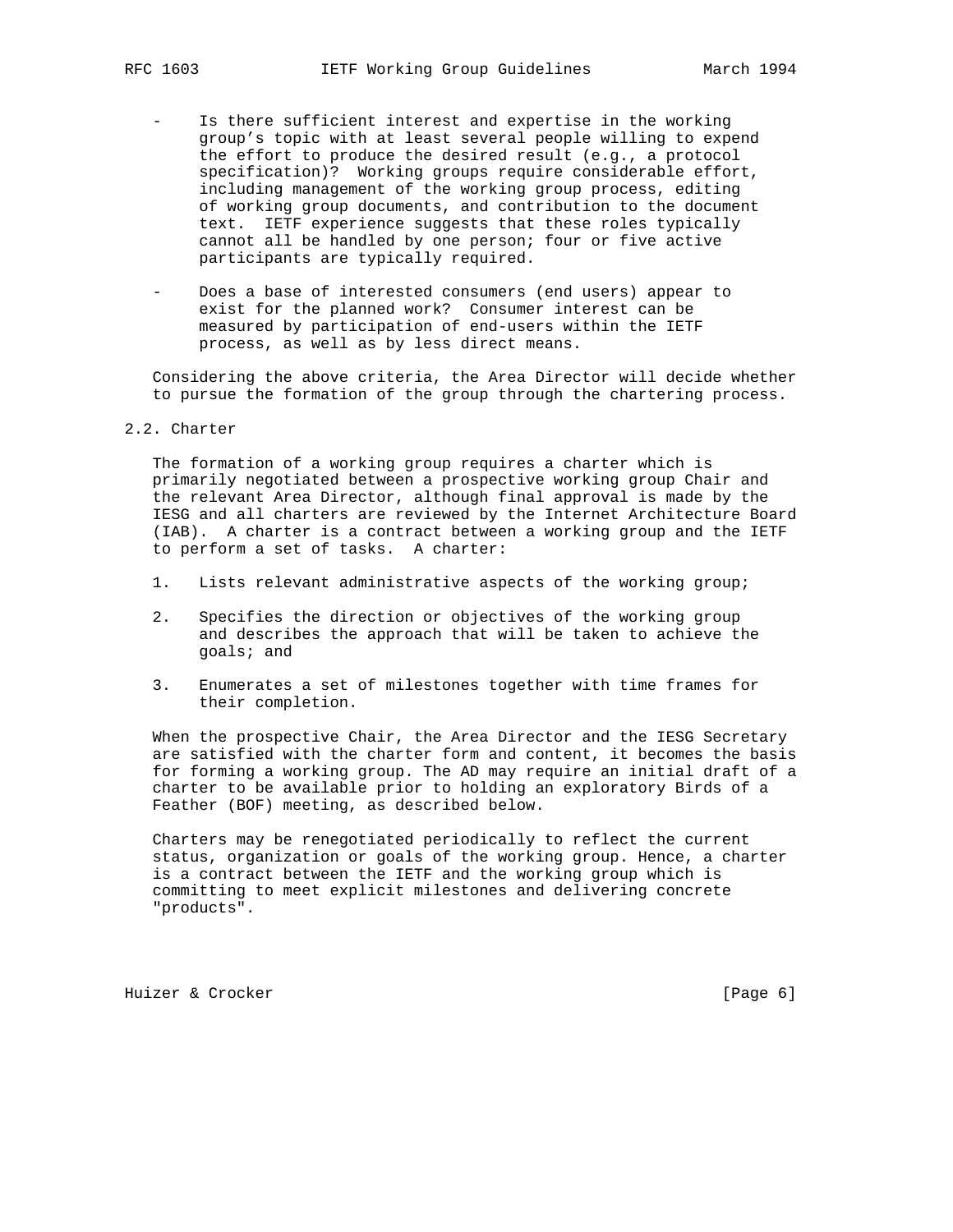Specifically, each charter consists of 6 sections:

Working group name

 A working group name should be reasonably descriptive or identifiable. Additionally, the group shall define an acronym (maximum 8 printable ASCII characters) to reference the group in the IETF directories, mailing lists, and general documents.

Chair(s)

 The working group may have one or two Chair(s) to perform the administrative functions of the group. The email address(es) of the Chair(s) shall be included.

Area and Area Director(s)

 The name of the IETF area with which the working group is affiliated and the name and electronic mail address of the associated Area Director.

Mailing list

 It is required that an IETF working group have a general Internet mailing list. Most of the work of an IETF working group will be conducted that.

The charter shall include:

 The address to which a participant sends a subscription request and the procedures to follow when subscribing,

 The address to which a participant sends submissions and special procedures, if any, and

The location of the mailing list archive, if any.

 A message archive should be maintained in a public place which can be accessed via FTP. The ability to retrieve from the archive via electronic mail requests also is recommended. Additionally, the address:

ietf-archive@cnri.reston.va.us

shall be included on the mailing list.

Huizer & Crocker [Page 7]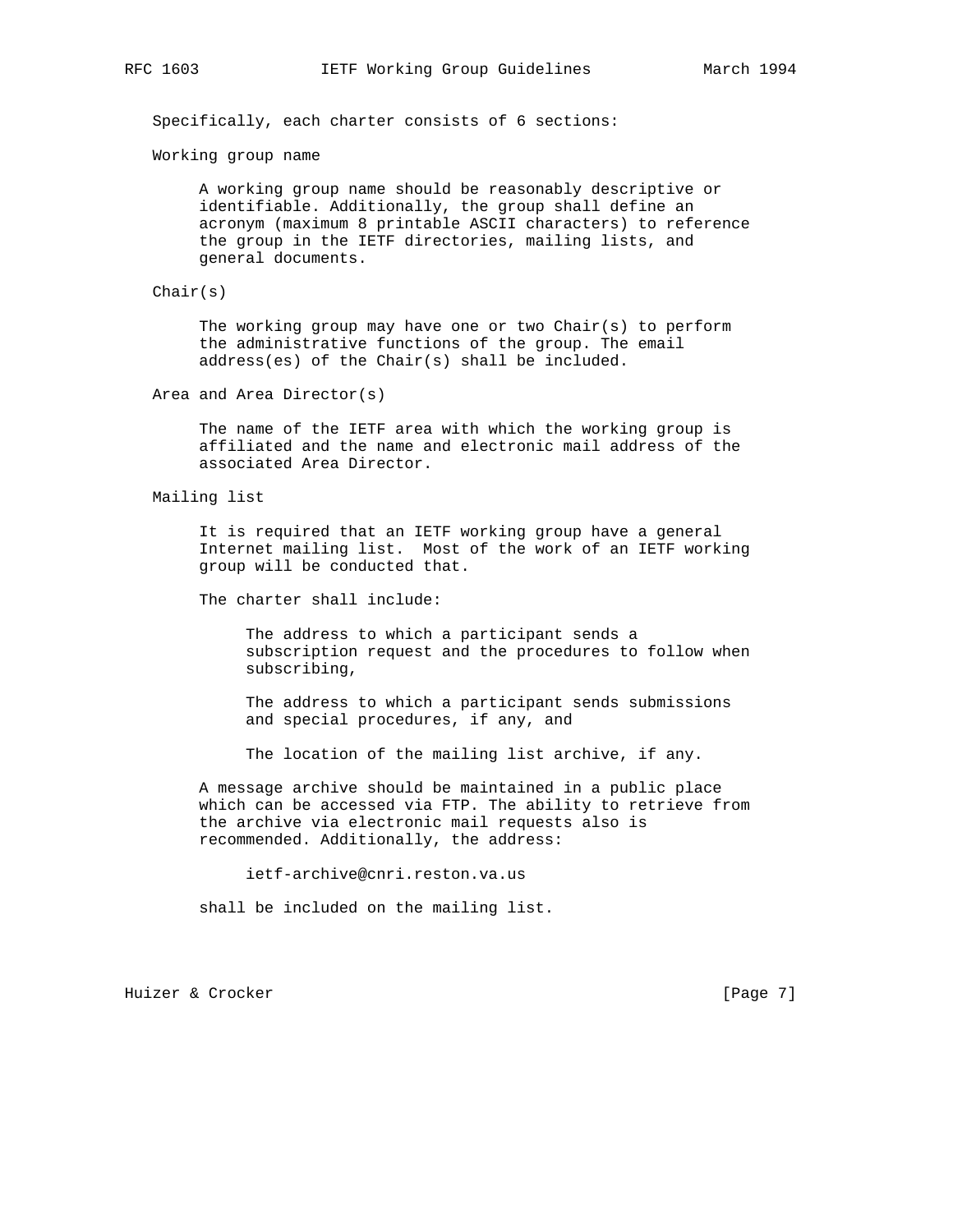NOTE: It is strongly suggested that the mailing list be on a host directly connected to the IP Internet to facilitate use of the SMTP expansion command (EXPN) and to allow mail archive access via FTP, gopher and the like in keeping with the general IETF rule for openness. If this is not possible, the message archive and membership of the list must be made available to those who request it by sending a message to the list-request alias.

# Description of working group

 The focus and intent of the group shall be set forth briefly. By reading this section alone, an individual should be able to decide whether this group is relevant to their own work. The first paragraph must give a brief summary of the problem area, basis, goal(s) and approach(es) planned for the working group. This paragraph will frequently be used as an overview of the working group's effort.

 The terms "they", "them" and "their" are used in this document as third-person singular pronouns.

 To facilitate evaluation of the intended work and to provide on-going guidance to the working group, the charter shall describe the problem being solved and shall discuss objectives and expected impact with respect to:

- Architecture
- Operations
- Security
- Network management
- Transition (where applicable)

## Goals and milestones

 The working group charter must establish a timetable for work. While this may be re-negotiated over time, the list of milestones and dates facilitates the Area Director's tracking of working group progress and status, and it is indispensable to potential participants identifying the critical moments for input. Milestones shall consist of deliverables that can be qualified as showing specific achievement; e.g., "Internet-Draft finished" is fine, but "discuss via email" is not. It is helpful to specify milestones for every 3-6 months, so that progress can be gauged easily. This milestone list is expected to be updated periodically. Updated milestones are re-negotiated with the Area Director and the IESG, as needed, and then are submitted to the IESG Secretary:

Huizer & Crocker [Page 8]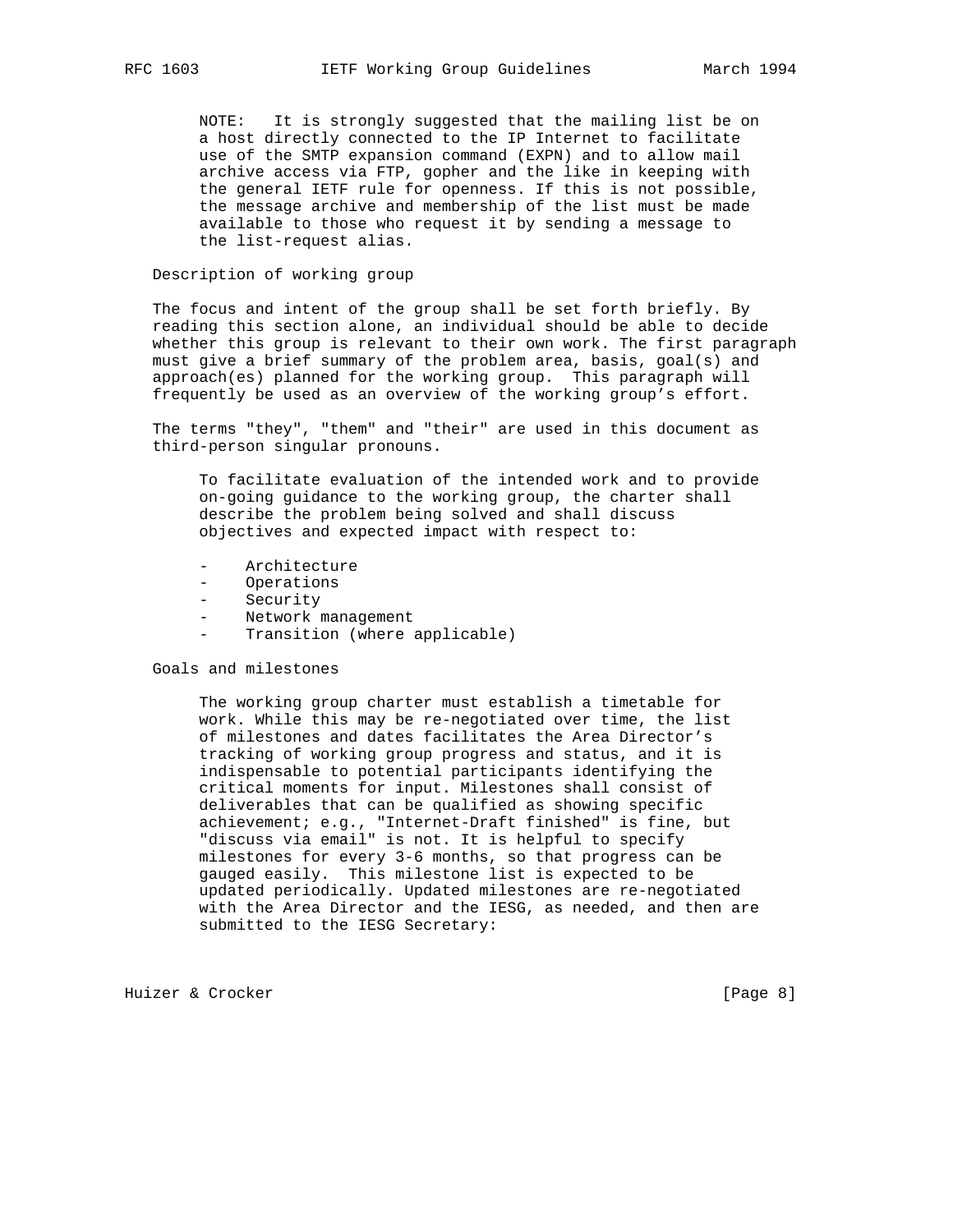#### IESG-secretary@cnri.reston.va.us

An example of a WG charter is in Appendix A.

2.3. Charter review & approval

 Working groups often comprise technically competent participants who are not familiar with the history of Internet architecture or IETF processes. This can, unfortunately, lead to good working group consensus about a bad design. To facilitate working group efforts, an Area Director may assign an Area Consultant from among the ranks of senior IETF participants. (Area Consultants are described in the section of Staff Roles.) At the discretion of the AD, approval of a new WG may be withheld in the absence of sufficient Consultant resources.

 Once the Area Director (and the Area Directorate, as the AD deems appropriate) has approved the working group charter, the charter is submitted for review by the IAB and approval by the Internet Engineering Steering Group using the criteria described previously.

 The Internet Architecture Board (IAB) will review the charter of the proposed WG to determine the relationship of the proposed work to the overall architecture of the Internet Protocol Suite.

 The approved charter is submitted to the IESG Secretary who records and enters the information into the IETF tracking database and returns the charter in a form formatted by the database. The working group is announced to the IETF mailing list by the IESG Secretary.

2.4. Birds of a feather (BOF)

 Often it is not clear whether an issue merits the formation of a working group. To facilitate exploration of the issues the IETF offers the possibility of a Birds of a Feather (BOF) session, as well as the early formation of an email list for preliminary discussion. Alternatively, a BOF may serve as a forum for a single presentation or discussion, without any intent to form a working group.

 A BOF is a session at an IETF meeting which permits "market research" and technical "brainstorming". Any individual may request permission to hold a BOF on a subject. The request must be filed with the relevant Area Director. The person who requests the BOF is usually appointed as Chair of the BOF. The Chair of the BOF is also responsible for providing a report on the outcome of the BOF.

Huizer & Crocker [Page 9]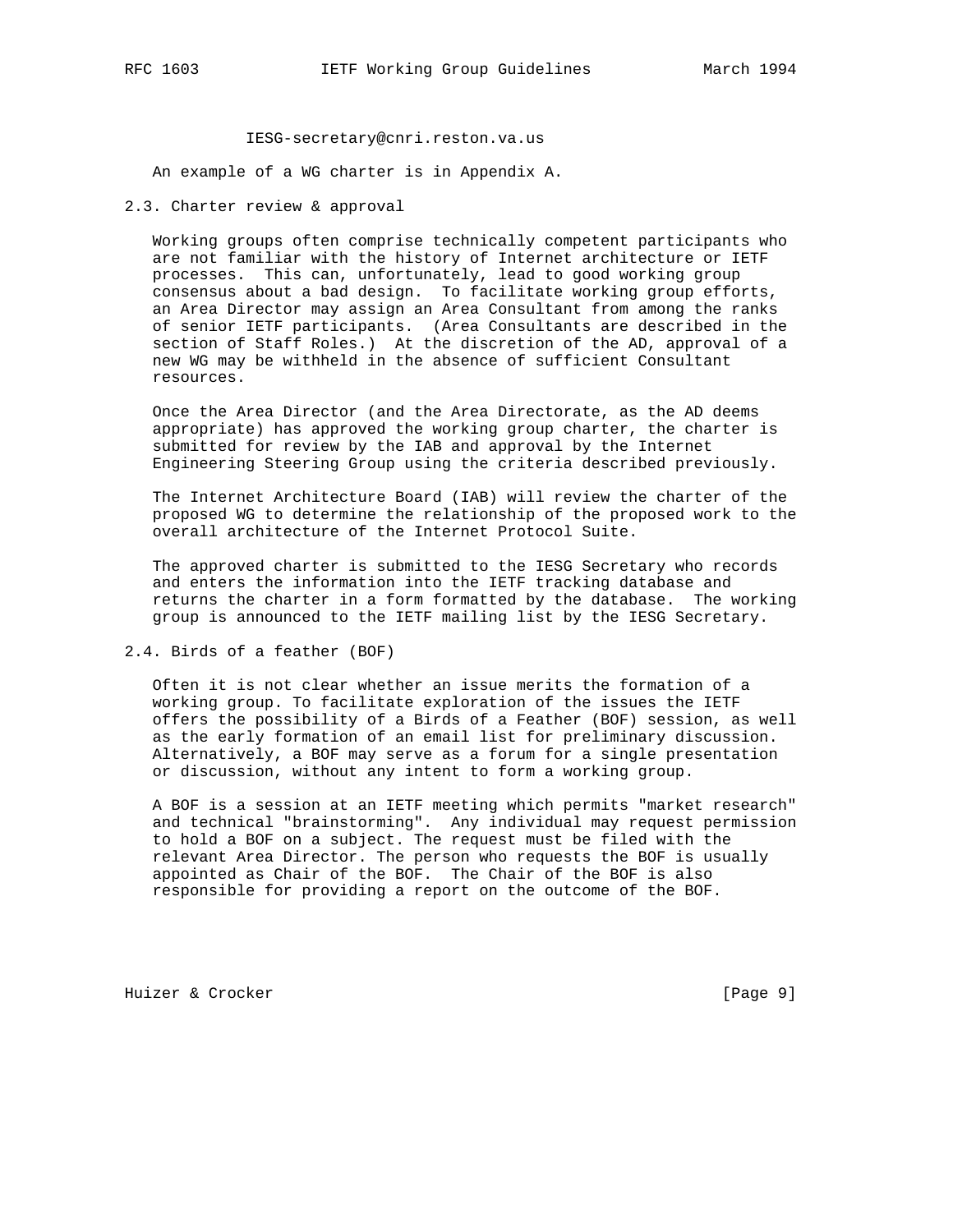The AD may require the conduct of email discussion, prior to authorizing a BOF. This permits initial exchanges and sharing of framework, vocabulary and approaches, in order to make the time spent in the BOF more productive. The AD may require that a BOF be held, prior to establishing a working group, and the AD may require that there be a draft of the WG charter prior to holding a BOF.

Usually the outcome of a BOF will be one of the following:

- There was enough interest and focus in the subject to warrant the formation of a WG;
- The discussion came to a fruitful conclusion, with results to be written down and published, however there is no need to establish a WG; or
- There was not enough interest in the subject to warrant the formation of a WG.

 There is an increasing demand for BOF sessions at IETF meetings. Therefore the following rules apply for BOFs:

- All BOFs must have the approval of the appropriate Area Director. The Secretariat will NOT schedule or allocate time slots without the explicit approval of the Area Director.
- The purpose of a BOF is to conduct a single, brief discussion or to ascertain interest and establish goals for a working group. All BOF organizers are required to submit a brief written report of what transpired during the BOF session together with a roster of attendees to the IESG Secretary for inclusion in the Proceedings.
- A BOF may be held only once (ONE slot at one IETF Plenary meeting).
- Under unusual circumstances an Area Director may, at their discretion, allow a BOF to meet for a second time. Typically (though not a requirement) this is to develop a charter to be submitted to the IESG.
- BOFs are not permitted to meet three times.

Huizer & Crocker [Page 10]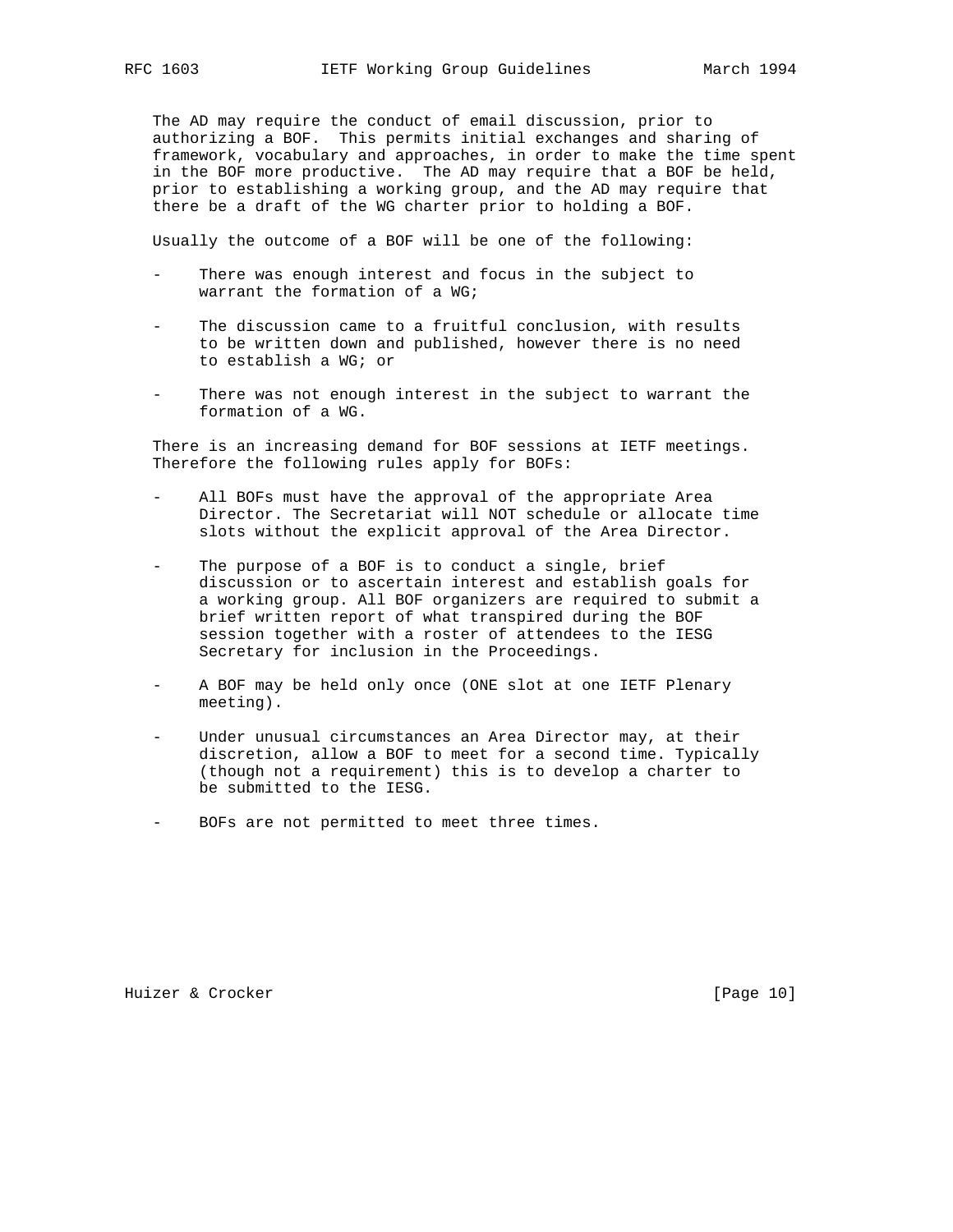- A BOF may be held for single-event discussion, or may pursue creation of normal IETF working groups for on-going interactions and discussions. When the request for a BOF comes from a formally-constituted group, rather than from an individual, the rules governing the handling of the request are the same as for all other BOFs and working groups.
- When necessary, WGs will be given priority for meeting space over BOFs.

# 3. WORKING GROUP OPERATION

 The IETF has basic requirements for open and fair participation and for thorough consideration of technical alternatives. Within those constraints, working groups are autonomous and each determines most of the details of its own operation with respect to session participation, reaching closure, etc. The core rule for operation is that acceptance or agreement is achieved via working group "rough consensus".

 A number of procedural questions and issues will arise over time, and it is the function of the Working Group Chair to manage the group process, keeping in mind that the overall purpose of the group is to make progress towards reaching rough consensus in realizing the working group's goals and objectives.

 There are few hard and fast rules on organizing or conducting working group activities, but a set of guidelines and practices have evolved over time that have proven successful. These are listed here, with actual choices typically determined by the working group participants and the Chair.

3.1. Session planning

 For coordinated, structured WG interactions, the Chair must publish a draft agenda well in advance of the actual session. The agenda needs to contain at least:

- The items for discussion;
- The estimated time necessary per item; and
- A clear indication of what documents the participants will need to read before the session in order to be well prepared.

Huizer & Crocker [Page 11]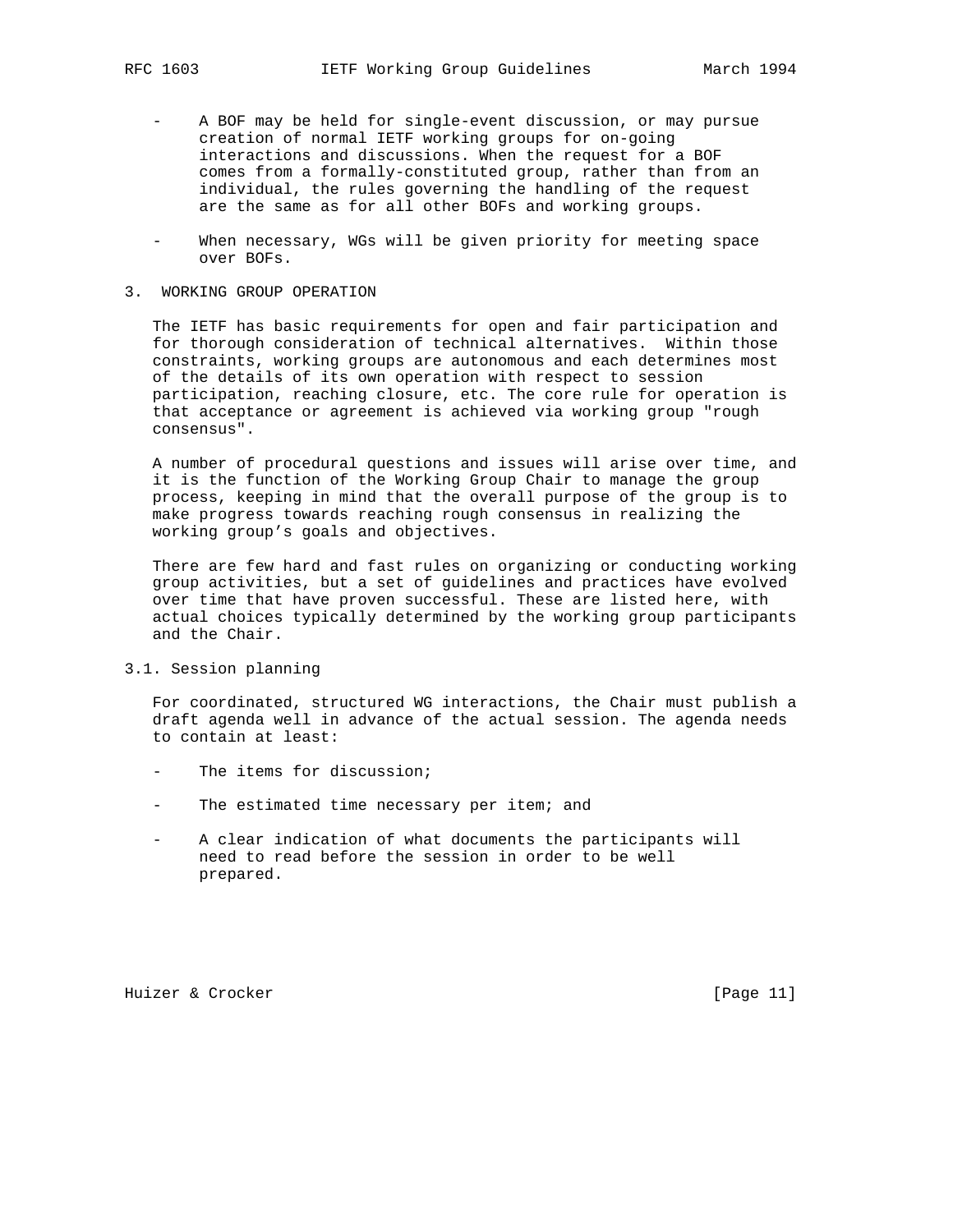Publication shall include sending a copy to the working group mailing list and to the IETF-Announce list. Notices for the IETF-Announce list should be sent to:

ietf-announce-post@cnri.reston.va.us

 All working group actions shall be taken in a public forum, and wide participation is encouraged. A working group will conduct much of its business via electronic mail distribution lists but may meet periodically to discuss and review task status and progress, to resolve specific issues and to direct future activities. It is common, but not required, that a working group will meet at the trimester IETF Plenary events. Additionally, interim sessions may be scheduled for telephone conference, video teleconference, or for face-to-face (physical) sessions.

 All working group sessions (including those held outside of the IETF meetings) shall be reported by making minutes available. These minutes should include the agenda for the session, an account of the discussion including any decisions made, and a list of attendees. The Working Group Chair is responsible for insuring that session minutes are written and distributed, though the actual task may be performed by someone designated by the Working Group Chair. The minutes shall be submitted in printable ASCII text for publication in the IETF Proceedings, and for posting in the IETF Directories and are to be sent to:

#### minutes@cnri.reston.va.us

#### 3.2. Session venue

 Each working group will determine the balance of email and face-to face sessions that is appropriate for achieving its milestones. Electronic mail permits the widest participation; face-to-face meetings often permit better focus and therefore can be more efficient for reaching a consensus among a core of the working group participants. In determining the balance, the WG must ensure that its process does not serve to exclude contribution by email-only participants. Also note that decisions reached during IETF meetings are NOT final, but must be conveyed to the mailing list to verify WG consensus.

## IETF Meetings

 If a WG needs a session at an IETF meeting, the Chair must apply for time-slots as soon as the first announcement of that IETF meeting is made by the IETF Secretariat to the WG-chairs list. Session time is a scarce resource at IETF meetings, so placing requests early will

Huizer & Crocker [Page 12]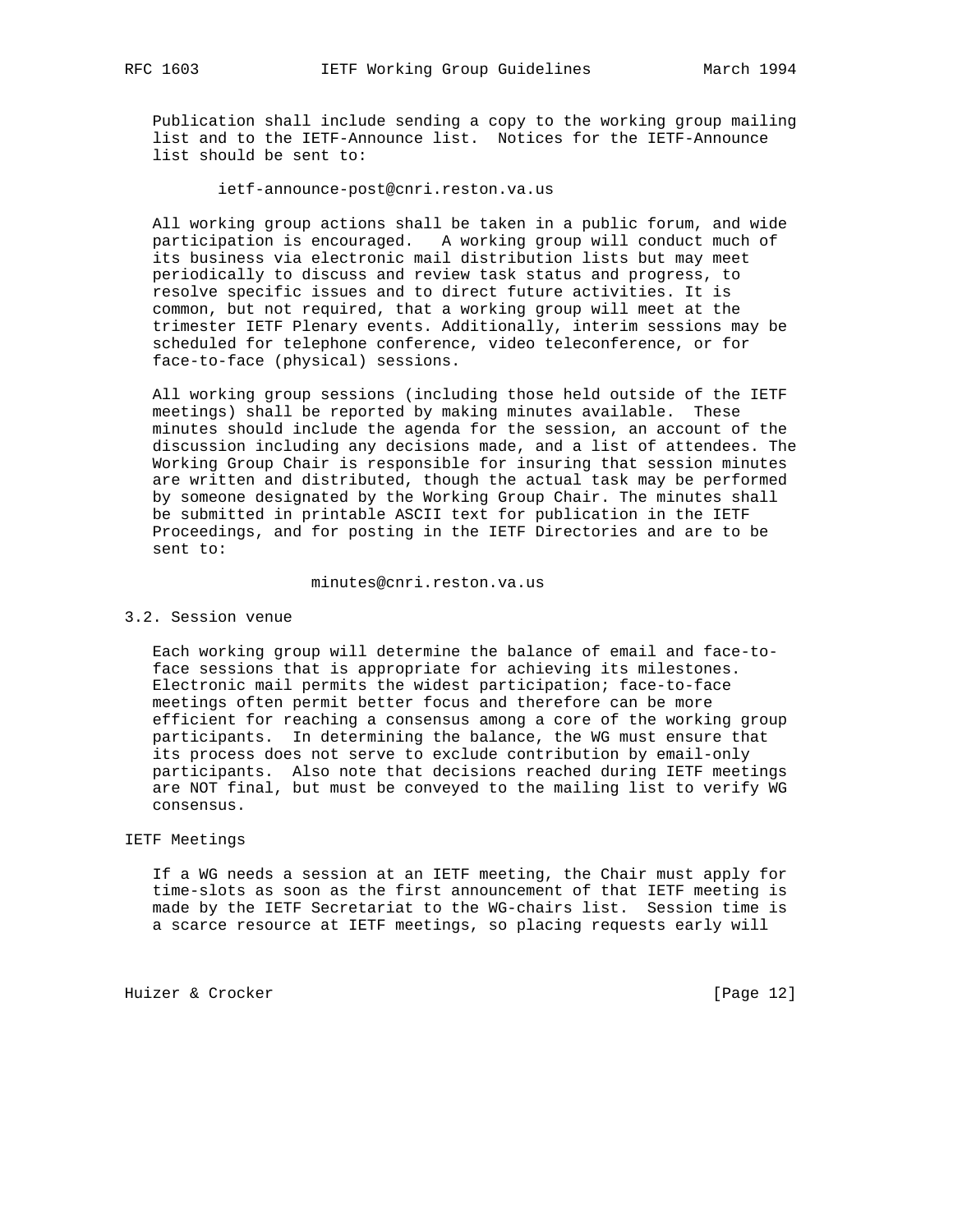facilitate schedule coordination for WGs requiring the same set of experts.

 The application for a WG session at an IETF meeting shall be made to the IETF Secretariat. Alternatively some Area Directors may want to coordinate WG sessions in their area and request that time slots be coordinated through them. After receiving all requests for time slots by WGs in the area, the Area Director(s) form a draft session agenda for their area, which is then sent to the WG chairs of the area. After approval it will be sent to the IETF Secretariat.

An application must contain:

- The amount of time requested;
- The rough outline of the WG agenda that is expected to be covered;
- The estimated number of people that will attend the WG session;
- Related WGs that must not be scheduled for the same time  $slot(s);$  and
- Individuals whose attendance is desired.

 The Secretariat allots time slots on the basis of the session-agenda made by the Area Director(s). If the proposed session- agenda for an area does not fit into the IETF meeting-agenda, the IETF Secretariat will adjust it to fit, after consulting the Area Director(s) and the relevant chairs. The Secretariat will then form a draft session agenda and distribute it among the Working Group Chairs for final approval.

 NOTE: While open discussion and contribution is essential to working group success, the Chair is responsible for ensuring forward progress. When acceptable to the WG, the Chair may call for restricted participation (but not restricted attendance!) at IETF working group sessions for the purpose of achieving progress. The Working Group Chair then has the authority to refuse to grant the floor to any individual who is unprepared or otherwise covering inappropriate material.

## On-line

 It can be quite useful to conduct email exchanges in the same manner as a face-to-face session, with published schedule and agenda, as well as on-going summarization and consensus polling.

Huizer & Crocker [Page 13]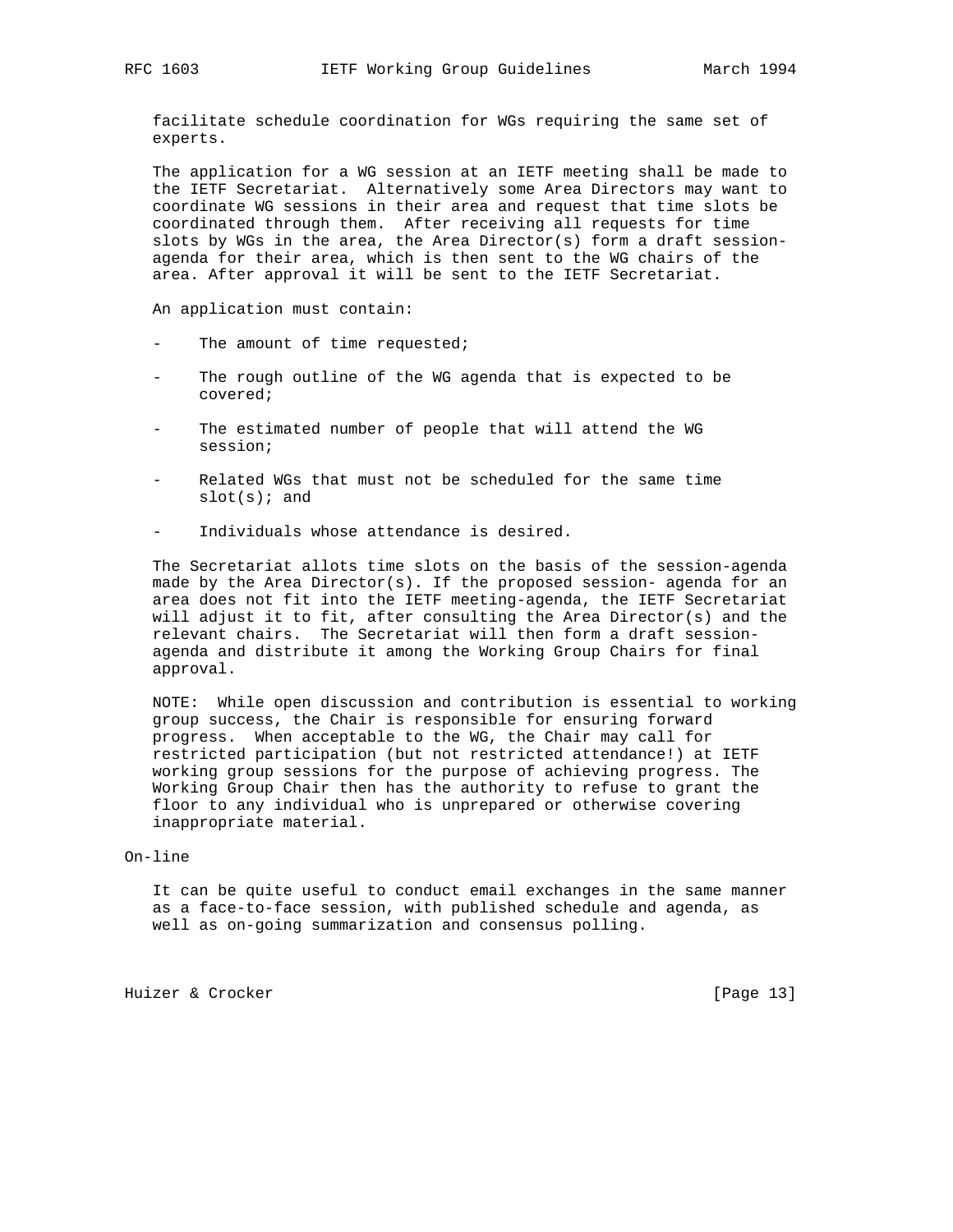Many working group participants hold that mailing list discussion is the best place to consider and resolve issues and make decisions. Choice of operational style is made by the working group itself. It is important to note, however, that Internet email discussion is possible for a much wider base of interested persons than is attendance at IETF meetings, due to the time and expense required to attend.

#### 3.3. Session management

 Working groups make decisions through a "rough consensus" process. IETF consensus does not require that all participants agree although this is, of course, preferred. In general the dominant view of the working group shall prevail. (However, it must be noted that "dominance" is not to be determined on the basis of volume or persistence, but rather a more general sense of agreement.) Consensus can be determined by balloting, humming, or any other means on which the WG agrees (by rough consensus, of course).

 The challenge to managing working group sessions is to balance the need for open and fair consideration of the issues against the need to make forward progress. The working group, as a whole, has the final responsibility for striking this balance. The Chair has the responsibility for overseeing the process but may delegate direct process management to a formally-designated Facilitator.

 It is occasionally appropriate to revisit a topic, to re-evaluate alternatives or to improve the group's understanding of a relevant decision. However, unnecessary repeated discussions on issues can be avoided if the Chair makes sure that the main arguments in the discussion (and the outcome) are summarized and archived after a discussion has come to conclusion. It is also good practice to note important decisions/consensus reached by email in the minutes of the next 'live' session, and to summarize briefly the decision-making history in the final documents the WG produces.

 To facilitate making forward progress, a Working Group Chair may wish to direct a discussion to reject or defer the input from a member, based upon the following criteria:

Old

 The input pertains to a topic that already has been resolved and is redundant with information previously available;

Huizer & Crocker [Page 14]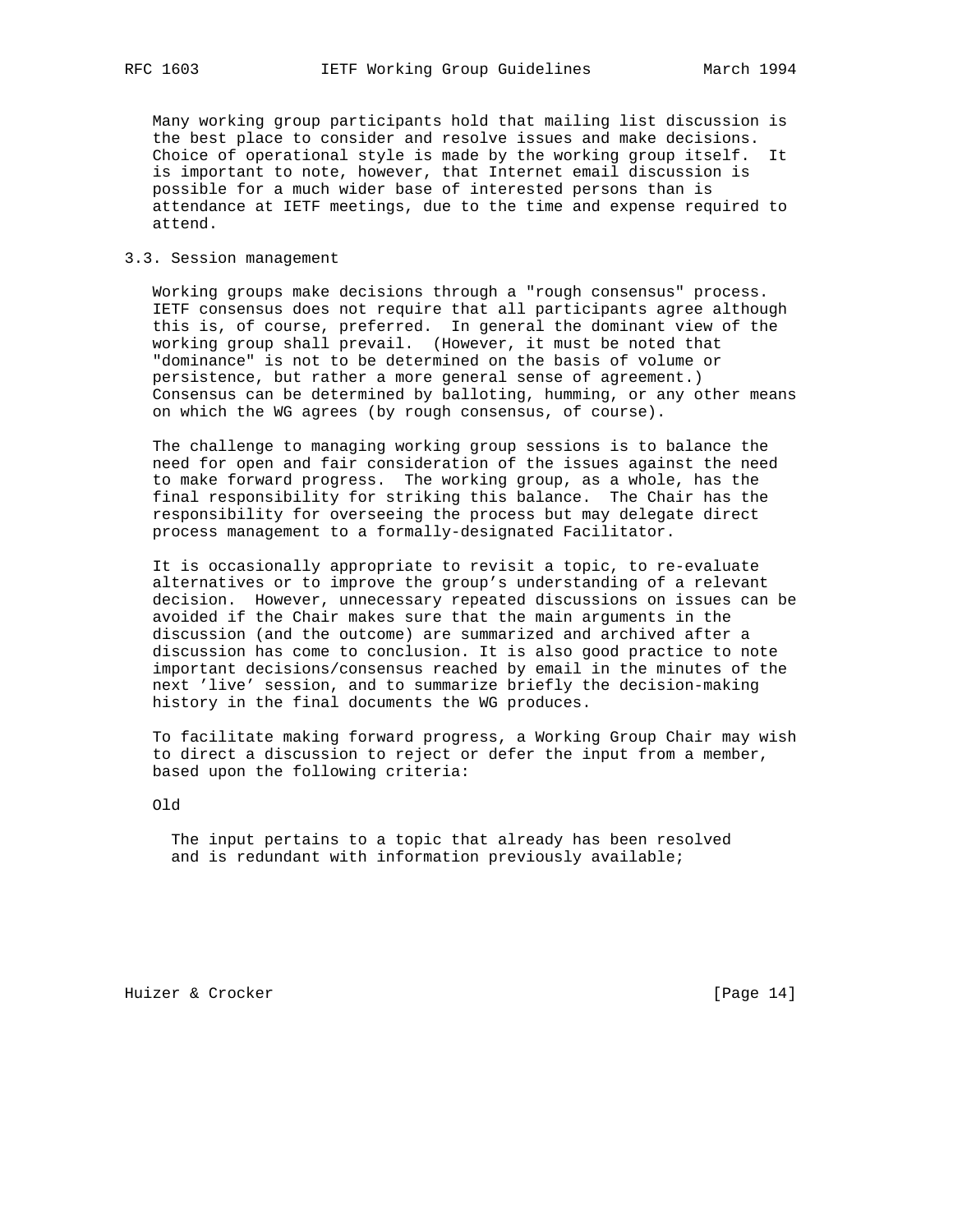Minor

 The input is new and pertains to a topic that has already been resolved, but it is felt to be of minor import to the existing decision;

Timing

 The input pertains to a topic that the working group has not yet opened for discussion; or

# Scope

 The input is outside of the scope of the working group charter.

3.4. Contention and appeals overview

 In the course of group design processes, strife happens. Strife and contention are particularly likely when working groups comprise many constituencies. On the other hand differences in view are vital to the success of the IETF and healthy debate is encouraged. Sometimes debates degenerate into something akin to warfare. For these circumstances, the IETF has an extensive review and appeals process.

 Formal procedures for requesting review and conducting appeals are documented in The Internet Standards Process [1]. A brief summary is provided, here.

 In fact the IETF approach to reviews and appeals is quite simple: When an IETF participant feels that matters have not been conducted properly, they should state their concern to a member of IETF management. In other words, the process relies upon those who have concerns raising them. If the result is not satisfactory, there are several levels of appeal available, to ensure that review is possible by a number of people uninvolved in the matter in question.

Reviews and appeals step through four levels, each in turn:

WG Chair

 An appeal must begin with the management closest to the operation of the working group, even if the concern applies to their own handling of working group process.

Huizer & Crocker [Page 15]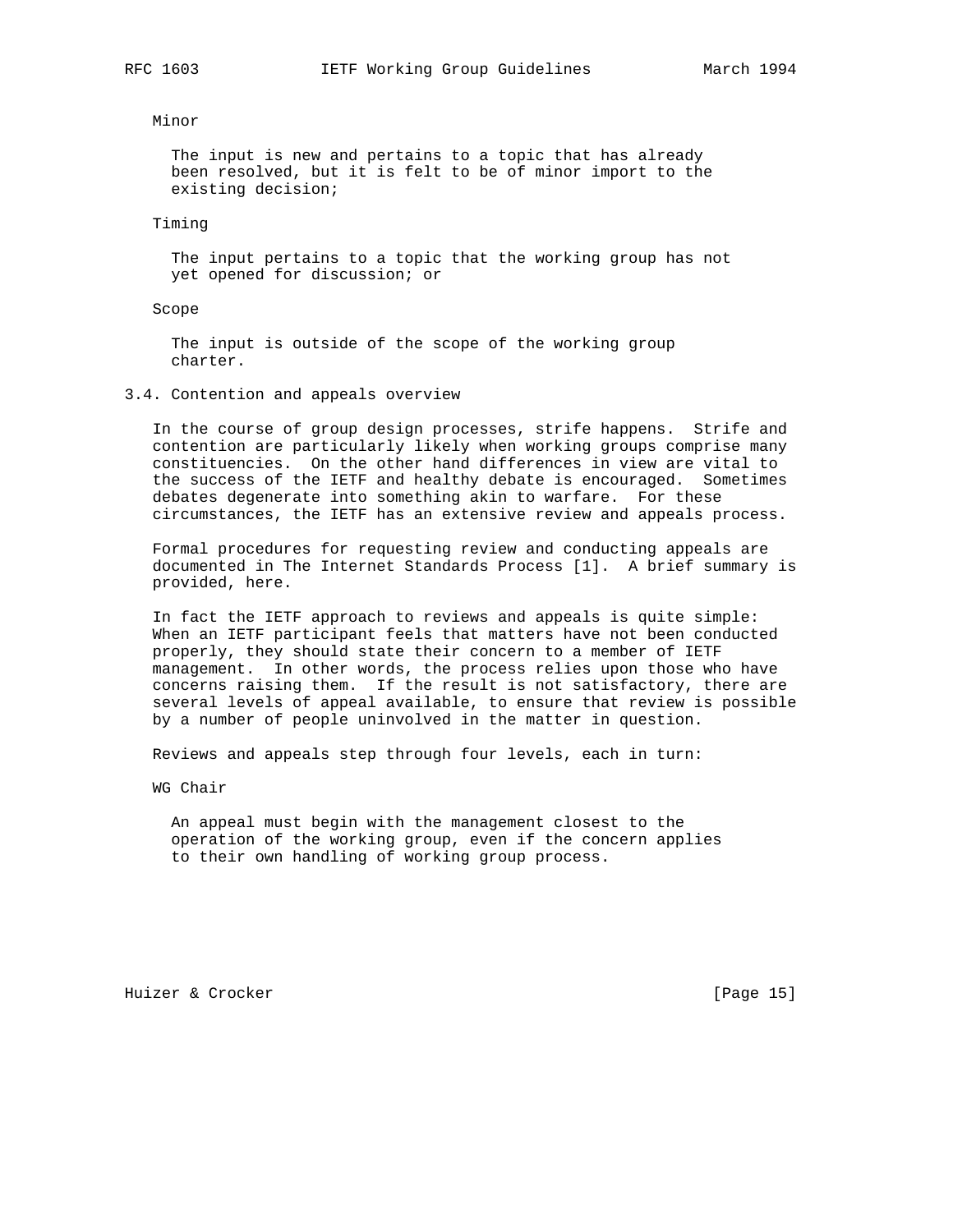#### Area

 If discussion and review with the WG Chair do not produce a satisfactory result, the complainant may bring their concern to the cognizant Area Director.

#### IESG

 If a concerned party is not satisfied with the results of the area-level review, then they may bring the matter to the IESG Chair and the Area Director for Standards & Processes. The IESG Chair and the Standards & Processes AD will bring the issue before the full IESG for an additional review and will report the resolution back to the parties.

#### IAB

 The IAB provides a final opportunity to appeal the results of previous reviews. If a concerned party does not accept the outcome of the IESG review, then they may take their concern to the IAB, by contacting the IAB Chair.

 Concerns entail either a disagreement with technical decisions by the working group or with the process by which working group business has been conducted. Technical disagreements may be about specific details or about basic approach. When an issue pertains to preference, it should be resolved within the working group. When a matter pertains to the technical adequacy of a decision, review is encouraged whenever the perceived deficiency is noted. For matters having to do with preference, working group rough consensus will dominate.

 When a matter pertains to working group process, it is important that those with a concern be clear about the manner in which the process was not open or fair and that they be willing to discuss the issue openly and directly. In turn, the IETF management will make every effort to understand how the process was conducted, what deficiencies were present (if any) and how the matter should be corrected. The IETF functions on the good will and mutual respect of its participants; continued success requires continued attention to working group process.

# 4. WORKING GROUP TERMINATION

 Working groups are typically chartered to accomplish a specific task. After that task is complete, the group will be disbanded. However if a WG produces a Proposed or Draft Standard, the WG will become dormant rather than disband (i.e., the WG will no longer conduct

Huizer & Crocker [Page 16]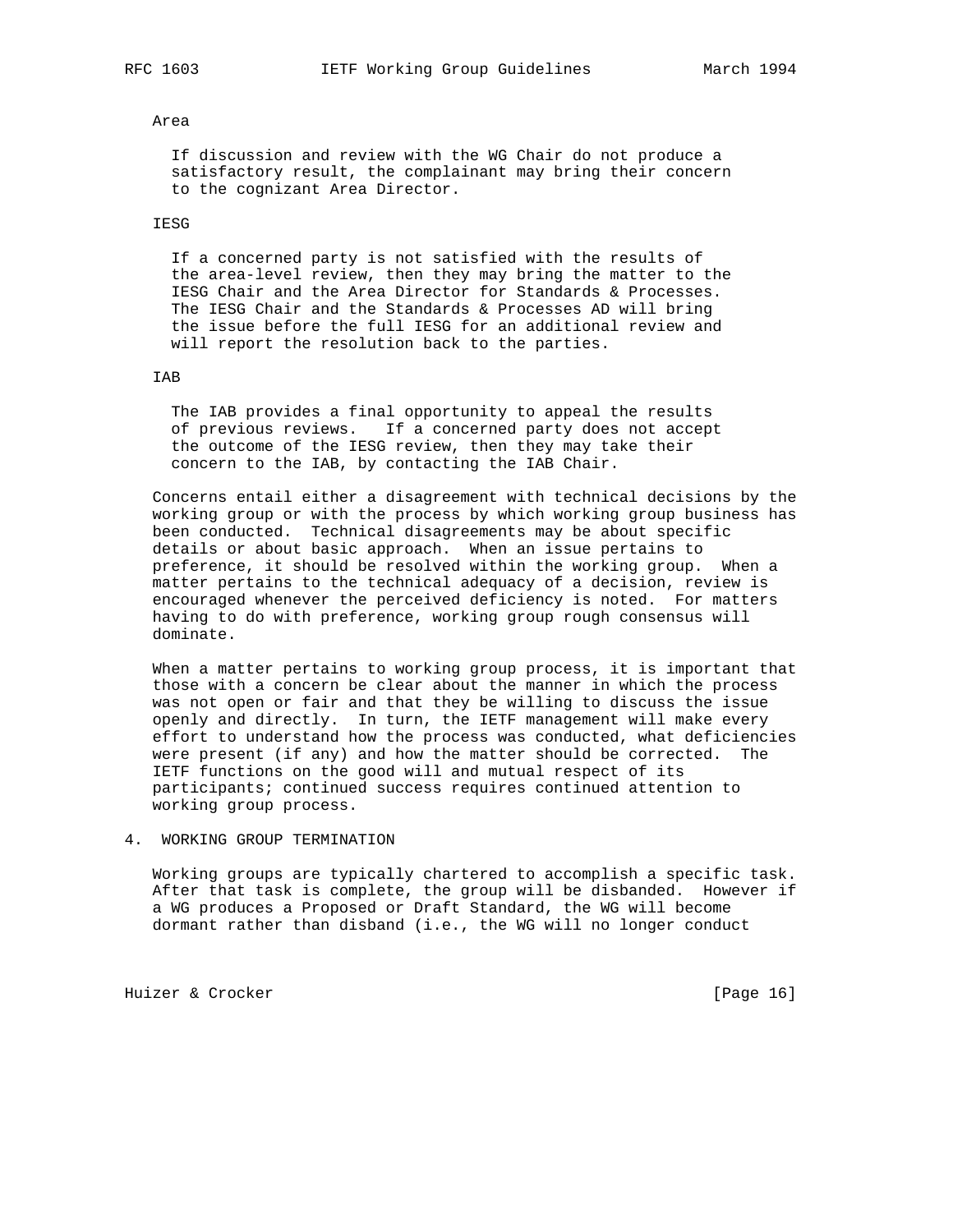formal activities, but the mailing list will remain available to review the work as it moves to Draft Standard and Standard status.)

 If, at some point, it becomes evident that a working group is unable to complete the work outlined in the charter, the group, in consultation with its Area Director can either:

- 1. Recharter to refocus on a smaller task,
- 2. Choose new Chair(s), or
- 3. Disband.

 If the working group disagrees with the Area Director's choice, it may appeal to the IESG.

5. STAFF ROLES

 Working groups require considerable care and feeding. In addition to general participation, successful working groups benefit from the efforts of participants filling specific functional roles.

5.1. WG Chair

 The Working Group Chair is concerned with making forward progress through a fair and open process, and has wide discretion in the conduct of WG business. The Chair must ensure that a number of tasks are performed, either directly or by others assigned to the tasks. This encompasses at the very least the following:

Ensure WG process and content management

 The Chair has ultimate responsibility for ensuring that a working group achieves forward progress and meets its milestones. For some working groups, this can be accomplished by having the Chair perform all management related activities. In other working groups -- particularly those with large or divisive participation -- it is helpful to allocate process and/or secretarial functions to other participants. Process management pertains strictly to the style of working group interaction and not to its content. It ensures fairness and detects redundancy. The secretarial function encompasses document editing. It is quite common for a working group to assign the task of specification Editor to one or two participants. Often, they also are part of the design team, described below.

Huizer & Crocker [Page 17]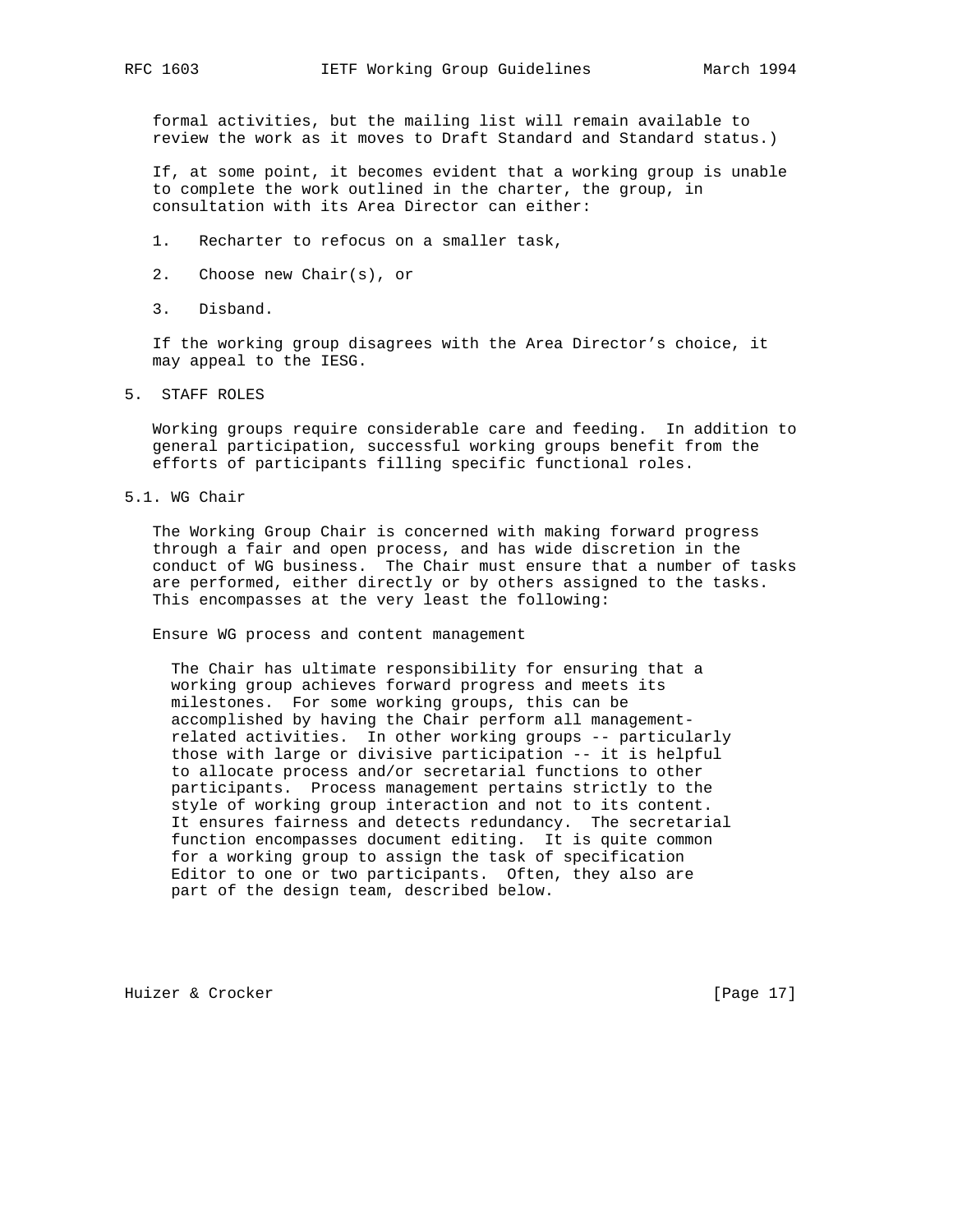Moderate the WG email list

 The Chair should attempt to ensure that the discussions on this list are relevant and that they converge to consensus agreements. The Chair should make sure that discussions on the list are summarized and that the outcome is well documented (to avoid repetition). The Chair also may choose to schedule organized on-line "sessions" with agenda and deliverables. These are structured as true meetings, conducted over the course of several days (to allow participation across the Internet.) Participants are expected to allocate time to the meeting, usually in the range of 1-2 hours per day of the "meeting".

Organize, prepare and chair face-to-face & on-line formal sessions

 The Chair should plan and announce sessions well in advance. (See section on Session Planning for exact procedures.)

Communicate results of sessions

 The Chair and/or Secretary must ensure that minutes of a session are taken and that an attendance list is circulated. See the section on Session Documents for detailed procedures.

 Immediately after a session, the WG Chair must immediately provide the Area Director with a very short report (approximately one paragraph, via email) on the session. This is used in an Area Report as presented in the Proceedings of each IETF meeting.

#### Distribute the work

 Of course each WG will have participants who may not be able (or want) to do any work at all. Most of the time the bulk of the work is done by a few dedicated participants. It is the task of the Chair to motivate enough experts to allow for a fair distribution of the workload.

# Document development

 Working groups produce documents and documents need authors. The Chair will make sure that authors of WG documents incorporate changes as discussed by the WG. See the section on Session Documents for details procedures.

Huizer & Crocker [Page 18]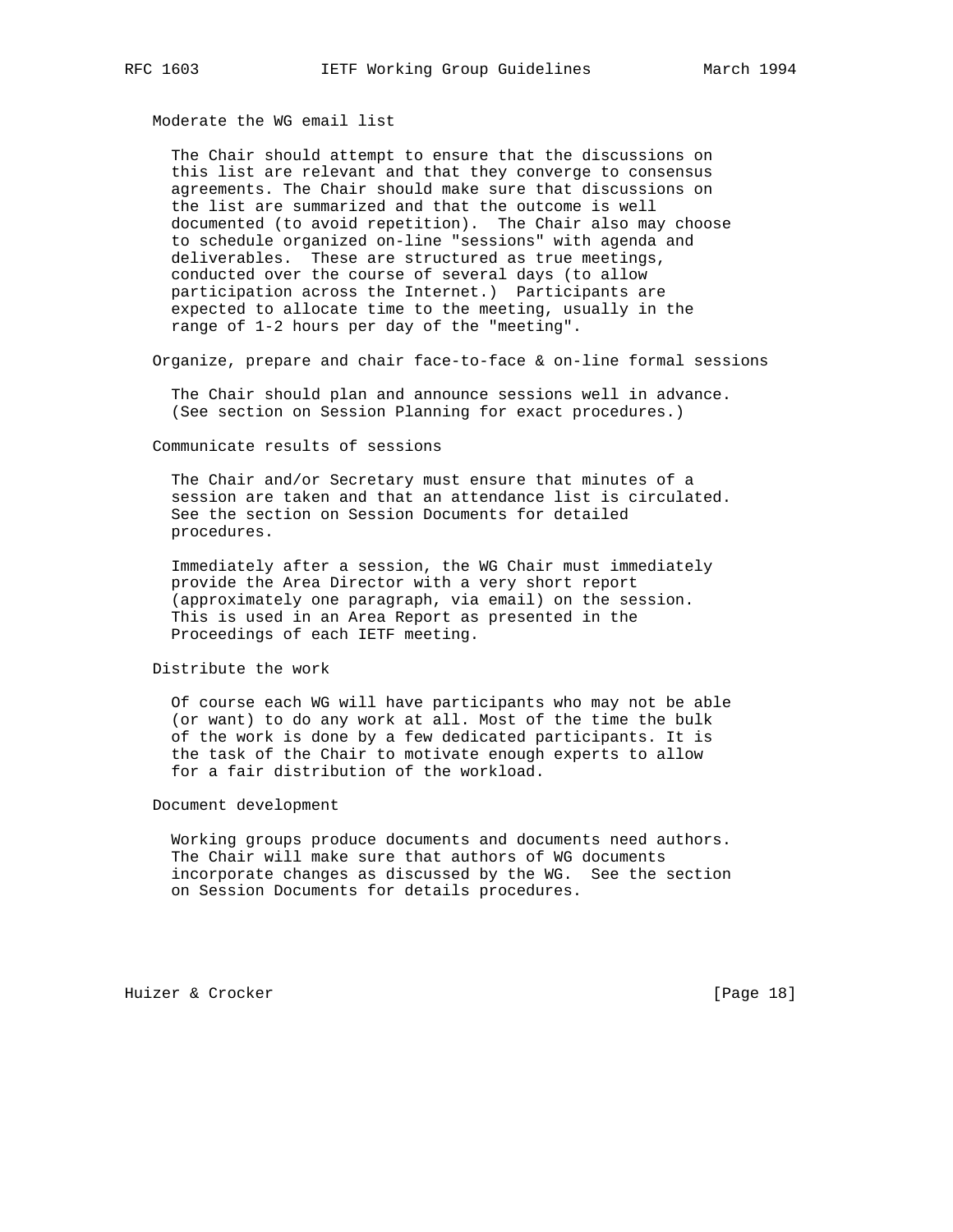Document publication

 The Chair and/or Secretary will work with the RFC Editor to ensure document conformance with RFC publication requirements and to coordinate any editorial changes suggested by the RFC Editor. A particular concern is that all participants are working from the same version of a document at the same time.

# 5.2. WG Editor/Secretary

 Taking minutes and editing working group documents often is performed by a specifically-designated participant or set of participants. In this role, the Editor's job is to record WG decisions, rather than to perform basic specification.

5.3. WG Facilitator

 When meetings tend to become distracted or divisive, it often is helpful to assign the task of "process management" to one participant. Their job is to oversee the nature, rather than the content, of participant interactions. That is, they attend to the style of the discussion and to the schedule of the agenda, rather than making direct technical contributions themselves.

#### 5.4. Design teams

 The majority of the detailed specification effort within a working group may be done by self-selecting sub-groups, called design teams, with the (implicit or explicit) approval of the working group. The team may hold closed sessions for conducting portions of the specification effort. In some cases design teams are necessary to make forward progress when preparing a document. All work conducted by a design team must be available for review by all working group participants and the design team must be responsive to the direction of the working group's consensus.

5.5. Area Consultant

 At the discretion of the AD, a Consultant may be assigned to a working group. Consultants are senior participants in the IETF community. They have technical background appropriate to the WG and experience in Internet architecture and IETF process.

Huizer & Crocker [Page 19]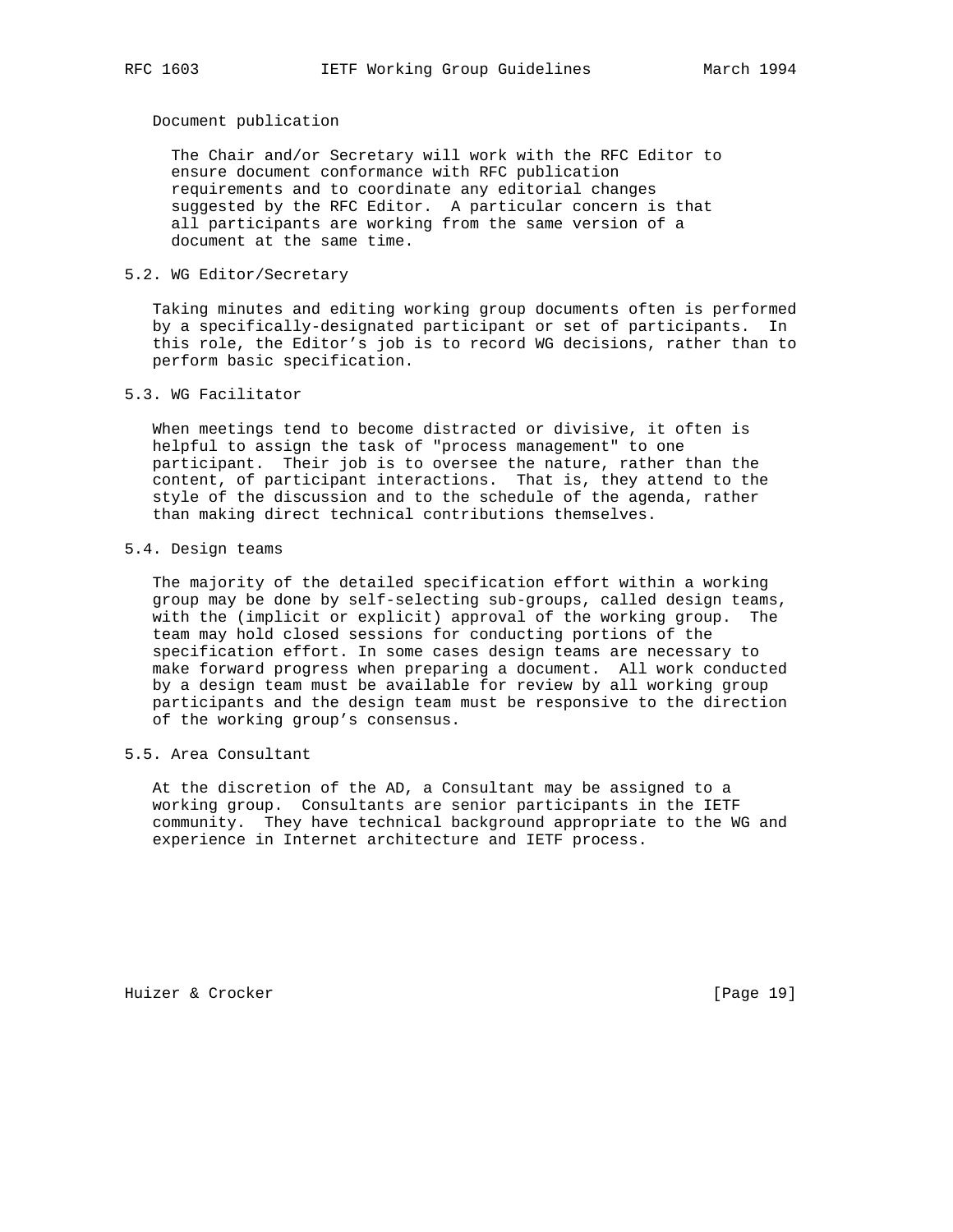# 5.6. Area Director

 Area Directors are responsible for ensuring that working groups in their area produce coherent, coordinated, architecturally consistent and timely output as a contribution to the overall results of the IETF. This very general description encompasses at the very least these detailed tasks related to working groups:

#### Area planning

 The Area Director determines activities appropriate to the area. This may include initiating working groups directly, rather than waiting for proposals from IETF participants.

#### Coordination of WGs

 The Area Director coordinates the work done by the various WGs within (and sometimes even outside) the relevant area.

## IETF Meeting Schedule

 The Director tries to coordinate sessions in such a way that experts can attend the relevant sessions with a minimum of overlap and gaps between sessions. (See section on WG sessions for details.)

#### Reporting

 The Area Director reports to the IETF on progress in the area.

#### Reviewing

 The Area Director may appoint independent reviewers prior to document approval. The Area Director tracks the progress of documents from the area through the IESG review process, and report back on this to the WG Chair(s).

#### Progress tracking

 The Area Director tracks and manages the progress of the various WGs with the aid of a regular status report on documents and milestones that is generated by the IESG Secretary. The Area Director forwards this report to the WG chairs. This in turn helps the chairs to manage their WGs.

Huizer & Crocker [Page 20]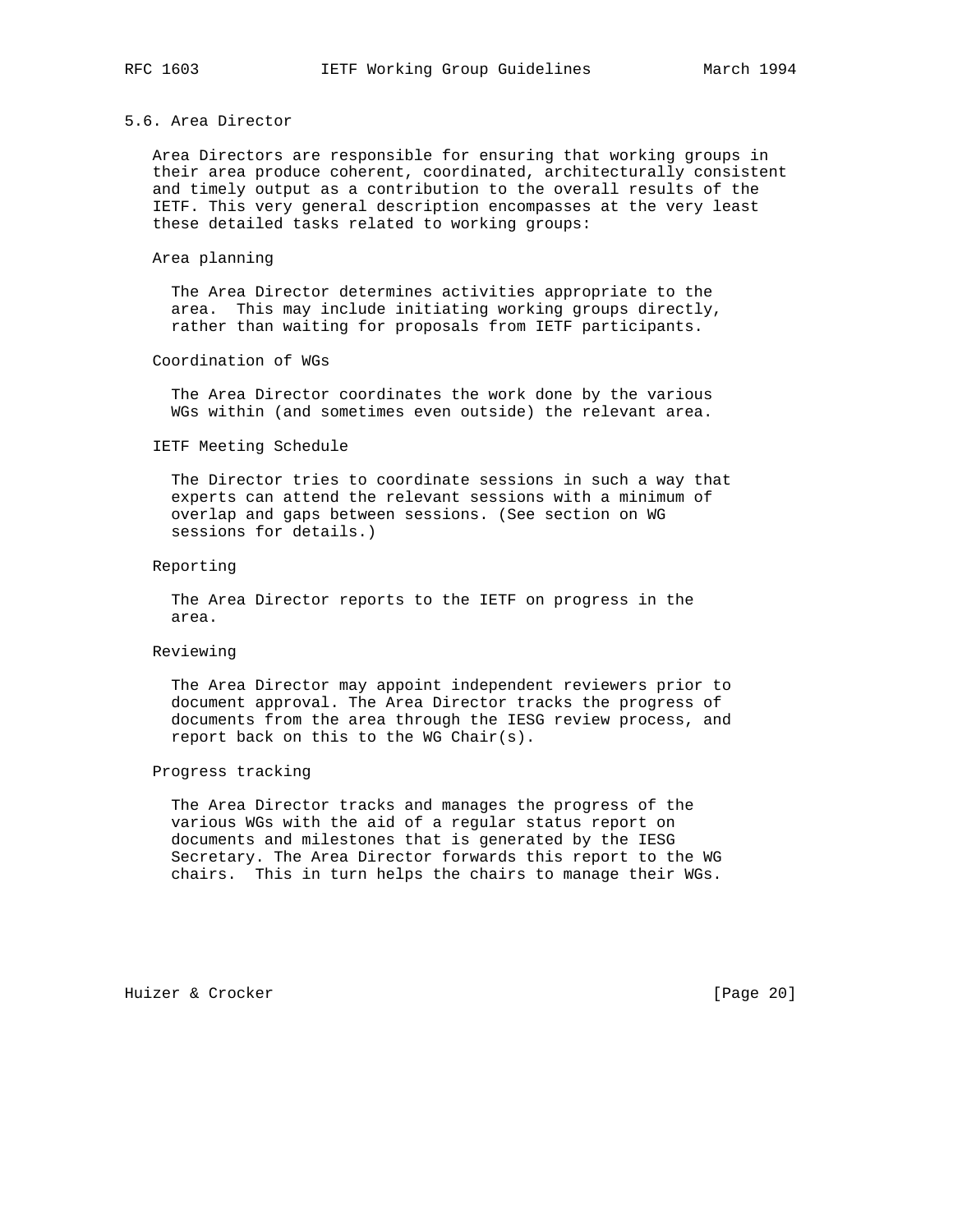#### 5.7. Area Directorate

 An area directorate consists of senior members of the technical community and are appointed by the Area Director who then tasks them with technical oversight and review of specific area activities. An Area Director chairs the directorate. At the request of the AD, directorate members conduct specification reviews and may be assigned as Area Consultants, to provide architectural assistance.

## 6. WORKING GROUP DOCUMENTS

## 6.1. Session documents

 All relevant documents for a session (including the final agenda) should be published and available at least two weeks before a session starts.

 It is strongly suggested that the WG Chair make sure that an anonymous FTP directory be available for the upcoming session. All relevant documents (including the final agenda and the minutes of the last session) should be placed in this directory. This has the advantage that all participants can FTP all files in this directory and thus make sure they have all relevant documents. Also, it will be helpful to provide electronic mail-based retrieval for those documents.

#### 6.2. IETF meeting document archive

 In preparing for an IETF meeting it is helpful to have ready access to all documents that are being reviewed. While documents usually are placed in the internet-drafts Internet Repository or in the respective working group archives or just published in some mail lists, there are just too many things to browse or read through. Also, many documents are modified immediately before a meeting.

 The InterNIC Directory and Database Services provides a current ietf-docs archive to enable people to get all documents that are relevant for the up-coming IETF meeting. This document database will be removed two weeks after the IETF meeting.

 The completeness of this archive depends on the authors and working group chairs submitting the documents. Each WG Chair is requested to submit the agenda to this archive.

Structure of the archive:

 On ds.internic.net documents will be stored under the appropriate working group name under the appropriate area name in the directory:

Huizer & Crocker [Page 21]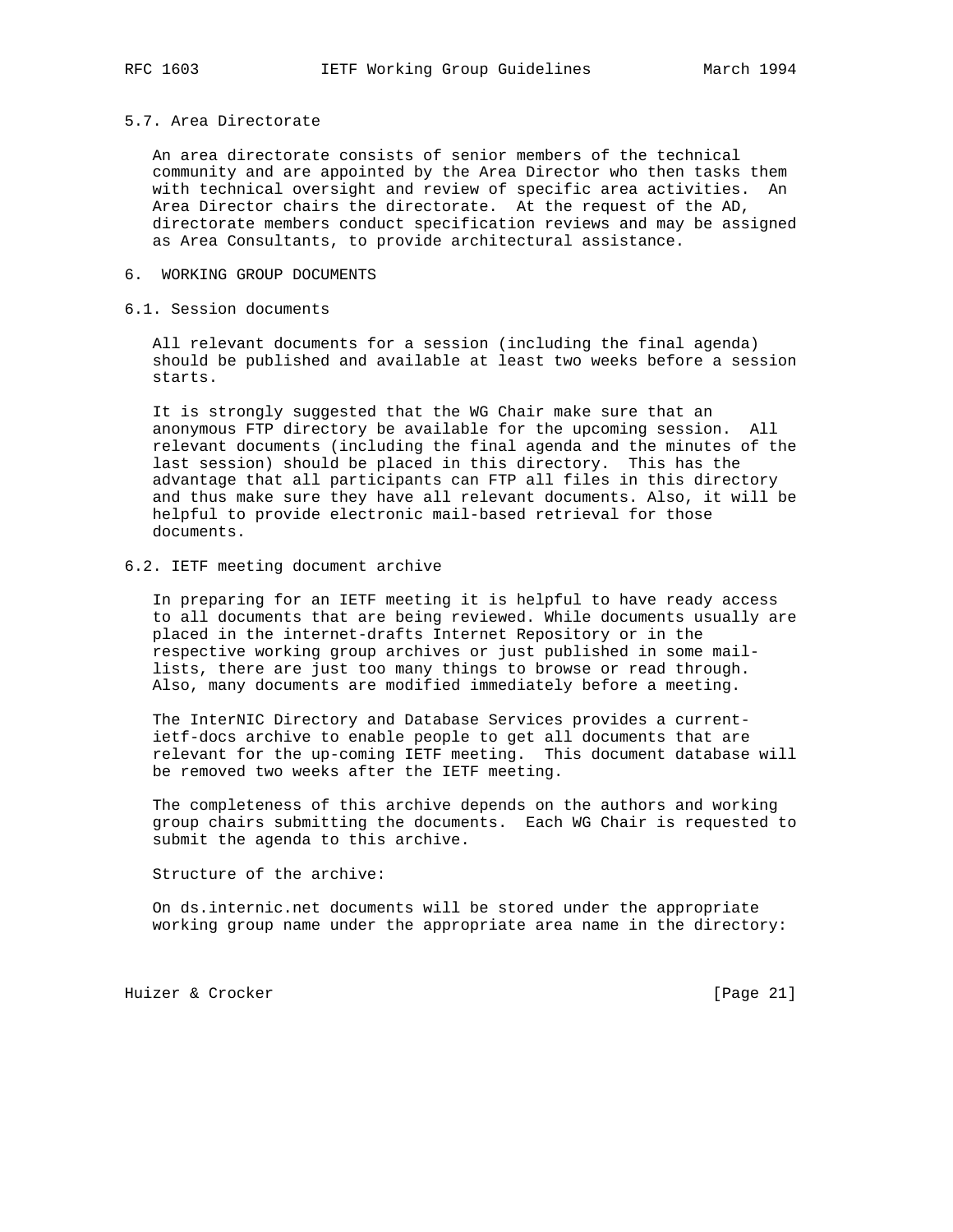/pub/current-ietf-docs

 Each area will also have a directory called bof where a document to be discussed in a BOF meeting will be placed. At the area level a directory called plenary will be created to hold documents or presentation material related to a plenary session. Any filename conflicts will be resolved by the InterNIC's administrator and the submitter will be informed via electronic mail. Example:

> /pub/current-ietf-docs/app/osids /pub/current-ietf-docs/int/sip

Access via anonymous FTP:

Anonymous FTP to ds.internic.net and change directory to

/pub/current-ietf-docs/

and browse and get the document of interest.

Access via gopher:

Connect to gopher.internic.net and select the menu item:

4. InterNIC Directory and Database Services (AT&T)/

and then the menu item:

3. Documents to be reviewed at the \*\*\* IETF

One may use the public-access gopher client by:

telnet gopher.internic.net

Submission of documents via anonymous FTP:

FTP to ds.internic.net and login as anonymous. Change directory to:

/incoming/current-ietf-docs

Put the document using the following filename convention,

<area>.<wgname>.<filename>

e.g.:

 plenary.mondayVGs.ps app.osids.agenda app.osids.internic-talk-VGs.ps

Huizer & Crocker [Page 22]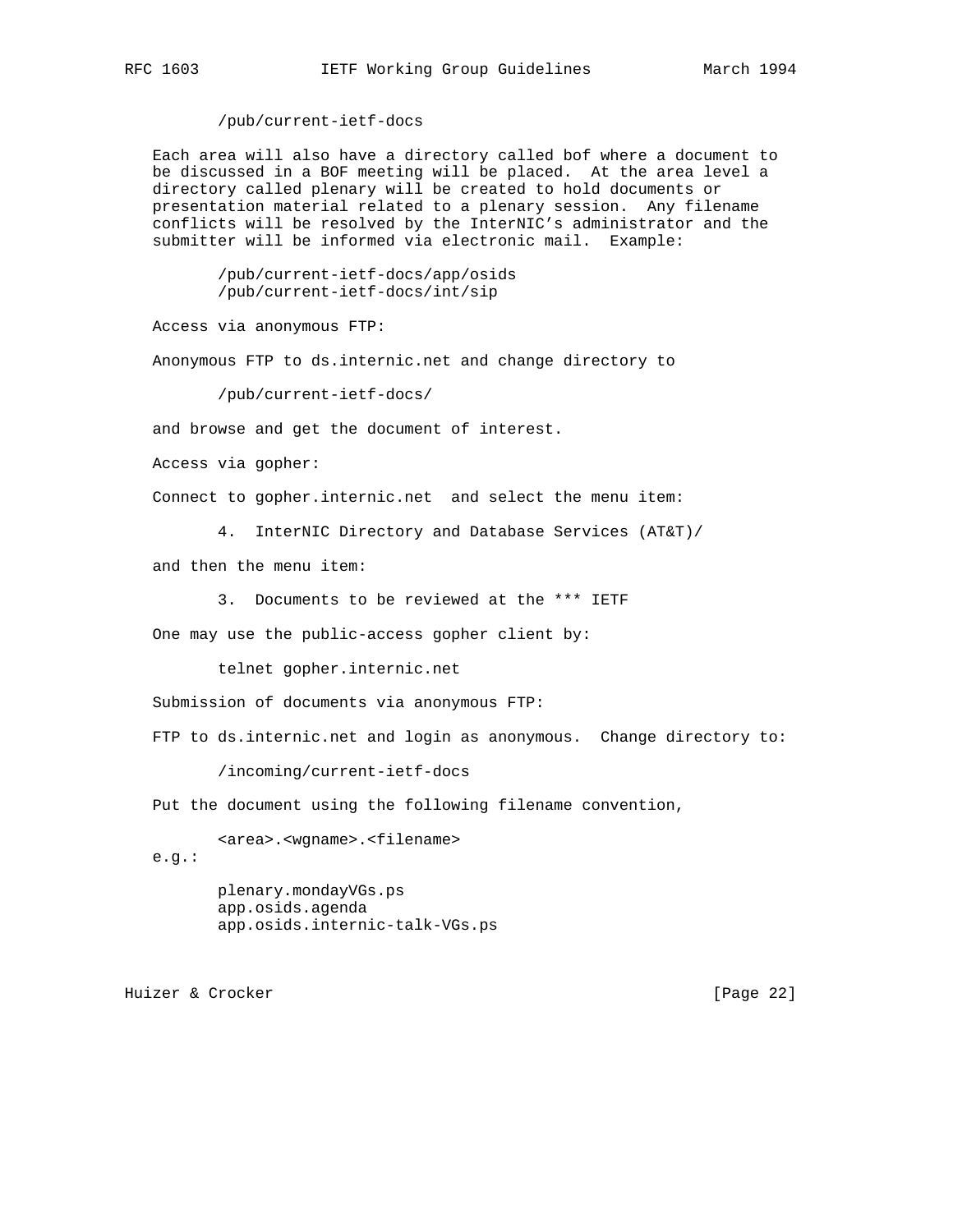Note that the names of areas and working groups are their official short-form acronyms,

Submission of documents via electronic mail:

Send mail to

admin@ds.internic.net

with the following subject line:

IETF - <area>.<wgname>.<filename>

e.g.:

IETF - app.osids.agenda

 NOTE: Instead of sending a fresh copy of an already available document, you may ask the InterNIC's administrators to create a link to an existing internet-draft/RFC/ID

 NOTE: If you do not remember your area or working group acronym get the file /ftp/ietf/1wg-summary.txt from ds.internic.net via anonymous FTP.

6.3. Internet-Drafts (I-D)

 The Internet-Drafts directory is provided to working groups as a resource for posting and disseminating early copies of working group documents. This repository is replicated at various locations around the Internet. It is encouraged that draft documents be posted as soon as they become reasonably stable.

 It is stressed here that Internet-Drafts are working documents and have no official standards status whatsoever. They may, eventually, turn into a standards-track document or they may sink from sight. Internet-Drafts are submitted to:

internet-drafts@cnri.reston.va.us

 The format of an Internet-Draft must be the same as for an RFC [2]. Further, an I-D must contain:

- Beginning, standard, boilerplate text which is provided by the Secretariat;
- The I-D filename; and

Huizer & Crocker [Page 23]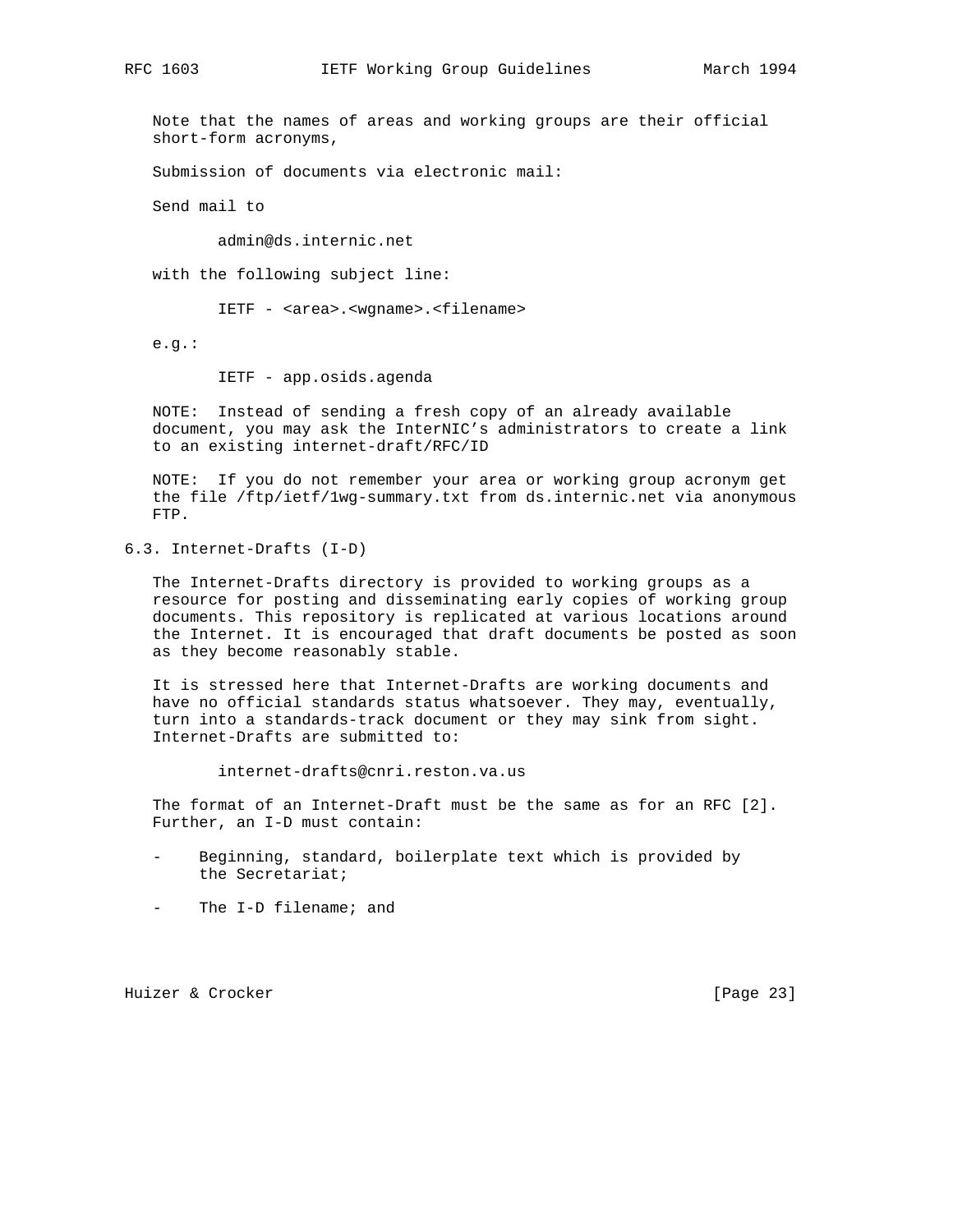The expiration date for the I-D.

 Complete specification of requirements for an Internet-Draft are found in the file:

1id-guidelines.txt

in the internet-drafts directory at an Internet Repository site.

6.4. Request For Comments (RFC)

 The work of an IETF working group usually results in publication of one or more documents, as part of the Request For Comments (RFCs) [2] series. This series is the archival publication record for the Internet community. A document can be written by an individual in a working group, by a group as a whole with a designated Editor, or by others not involved with the IETF. The designated author need not be the group Chair(s).

 NOTE: The RFC series is a publication mechanism only and publication does not determine the IETF status of a document. Status is determined through separate, explicit status labels assigned by the IESG on behalf of the IETF. In other words, the reader is reminded that all Internet Standards are published as RFCs, but NOT all RFCs specify standards.

 For a description on the various categories of RFCs the reader is referred to [1, 4, 5, 6].

6.5. Submission of documents

 When a WG decides that a document is ready for publication, the following must be done:

- The version of the relevant document as approved by the WG must be in the Internet-Drafts directory;
- The relevant document must be formatted according to RFC rules [2].
- The WG Chair sends email to the relevant Area Director, with a copy to the IESG Secretary. The mail should contain the reference to the document, and the request that it be progressed as an Informational, Experimental, Prototype or standards-track (Proposed, Draft or Internet Standard) RFC.

 The IESG Secretary will acknowledge receipt of the email. Unless returned to the WG for further development, progressing of the

Huizer & Crocker [Page 24]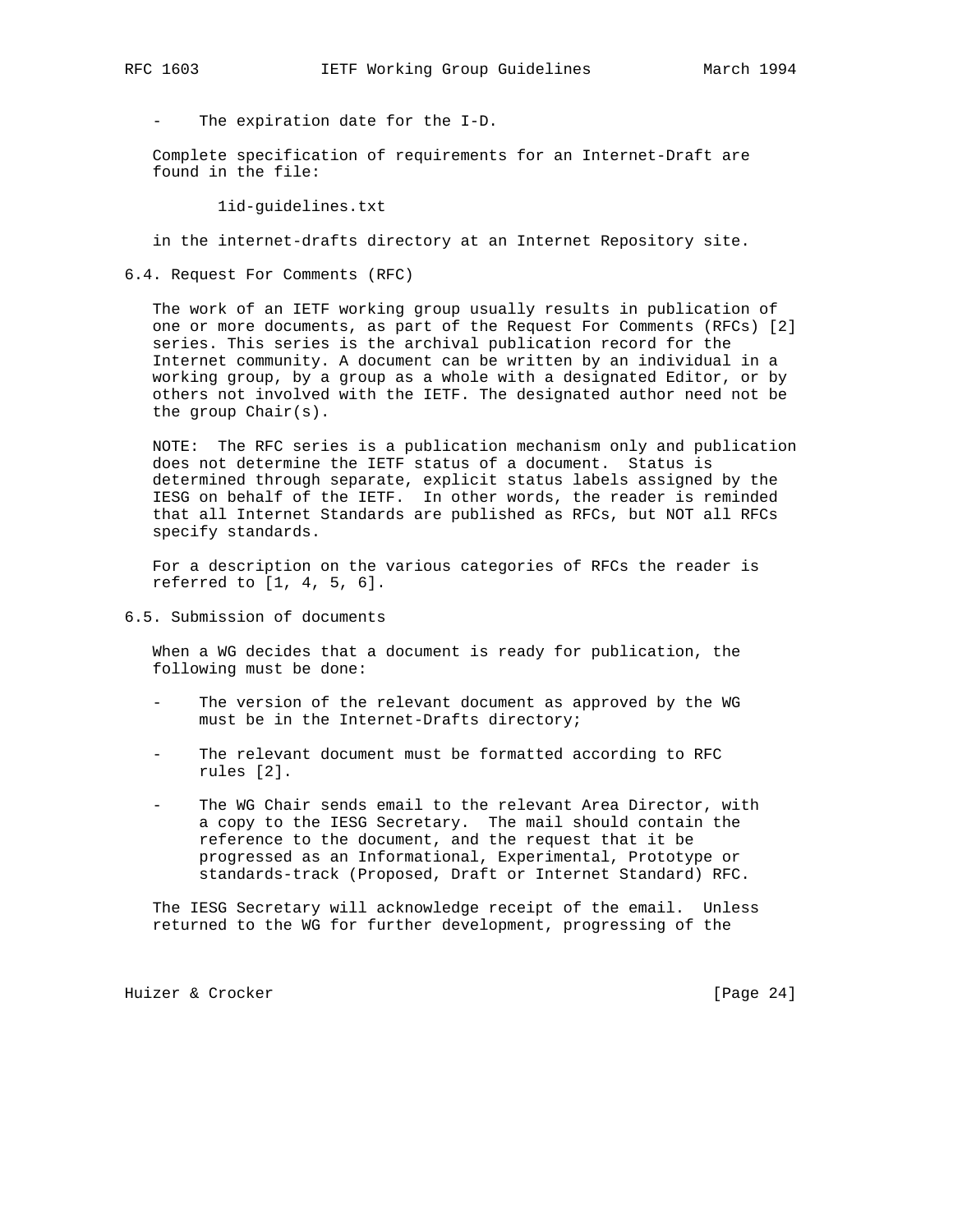document is then the responsibility of the IESG. After IESG approval, responsibility for final disposition is the joint responsibility of the RFC Editor and the WG Chair and Editor.

6.6. Review of documents

 Usually in case of a submission intended as an Informational or Experimental RFC minimal review is necessary. However, if the WG or the RFC Editor thinks that an extensive review is appropriate, the Area Director may be asked to conduct one. This review may either be done by the AD and other IESG participants or the IESG may ask for an independent review (e.g., by someone not part of the WG in question) from the Area Directorate or elsewhere.

A review will lead to one of three possible conclusions:

1. The document is accepted as is.

 This fact will be announced by the IESG Secretary to the IETF mailing list and to the RFC Editor. Publication is then further handled between the RFC Editor and the author(s).

2. Changes regarding content are suggested to the author(s)/WG.

 Suggestions must be clear and direct, so as to facilitate working group and author correction of the specification. Once the author(s)/WG have made these changes or have explained to the satisfaction of the reviewers why the changes are not necessary, the document will be accepted for publication as under point 1, above.

3. The document is rejected.

 This will need strong and thorough arguments from the reviewers. The whole IETF and working group process is structured such that this alternative is not likely to arise for documents coming from a working group. After all, the intentions of the document will already have been described in the WG charter, and reviewed at the start of the WG.

 If any individual or group of individuals feels that the review treatment has been unfair, there is the opportunity to make a procedural complaint. The mechanism for procedural complaints is described in the section on Contention and Appeal.

 Before the IESG makes a final decision on a standards-track document, the IESG Secretary will issue a "Last Call" to the IETF mailing list. This Last Call will announce the intention of the IESG to consider

Huizer & Crocker [Page 25]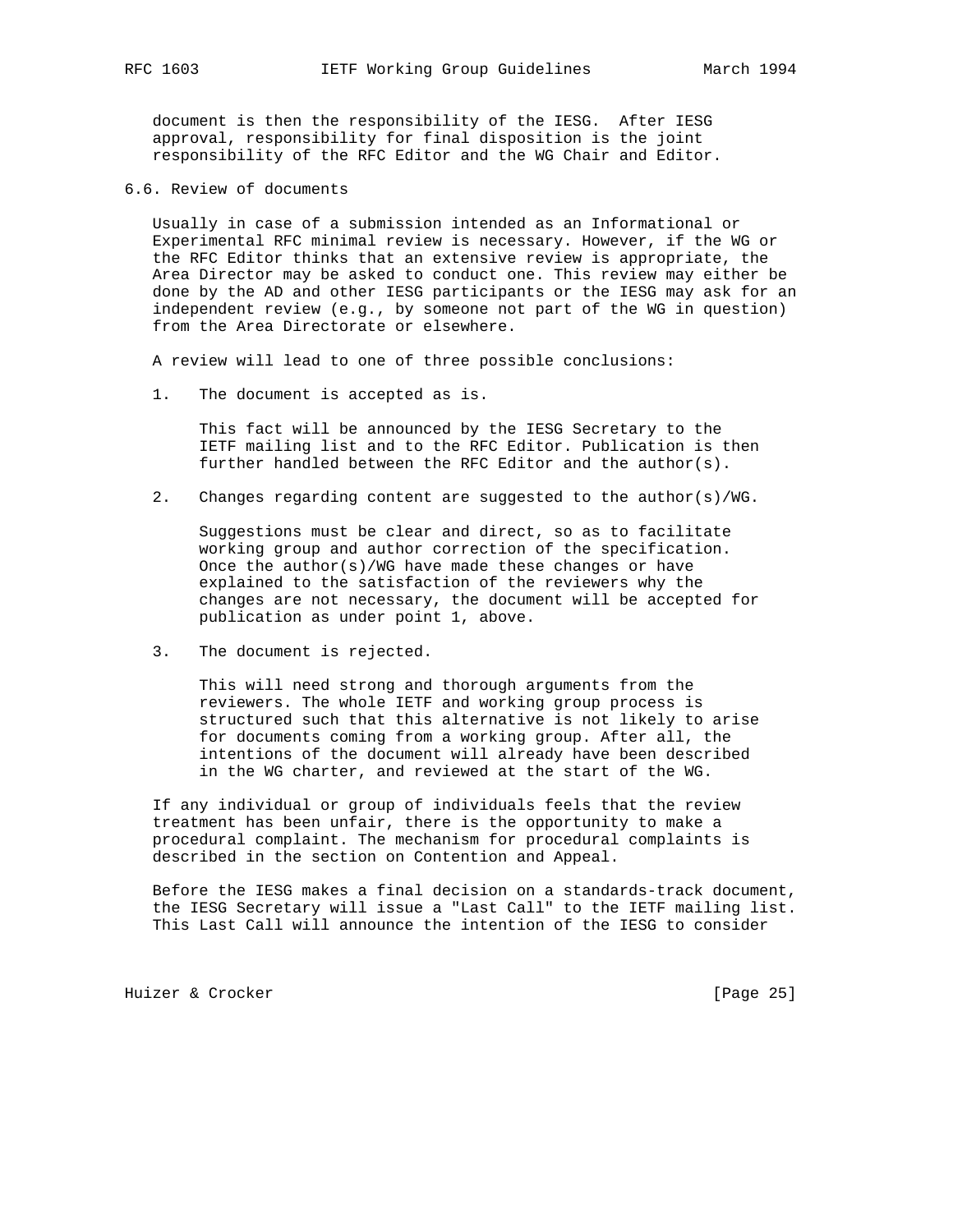the document, and it will solicit final comments from the IETF within a period of two weeks. It is important to note that a Last Call is intended as a brief, final check with the Internet community, to make sure that no important concerns have been missed or misunderstood. The Last Call cannot serve as a more general, in-depth review.

7. SECURITY CONSIDERATIONS

Security issues are not discussed in this memo.

- 8. REFERENCES
	- [1] Internet Architecture Board and Internet Engineering Steering Group, "The Internet Standards Process -- Revision 2", RFC 1602, IAB, IESG, March 1994.
	- [2] Postel, J., "Instructions to RFC Authors", RFC 1543, USC/Information Sciences Institute, October 1993.
	- [3] Malkin, G., and J. Reynolds, "F.Y.I. on F.Y.I. Introduction to the F.Y.I. Notes", RFC 1150, Proteon, USC/Information Sciences Institute, March 1990.
	- [4] Postel, J., Editor, "Introduction to the STD Notes", RFC 1311, USC/Information Sciences Institute, March 1992.
	- [5] Postel, J., Editor, "Internet Official Protocol Standards", STD 1, RFC 1600, IAB, March 1994.
	- [6] Cerf, V., "The Internet Activities Board", RFC 1160, NRI, May 1990.

Huizer & Crocker [Page 26]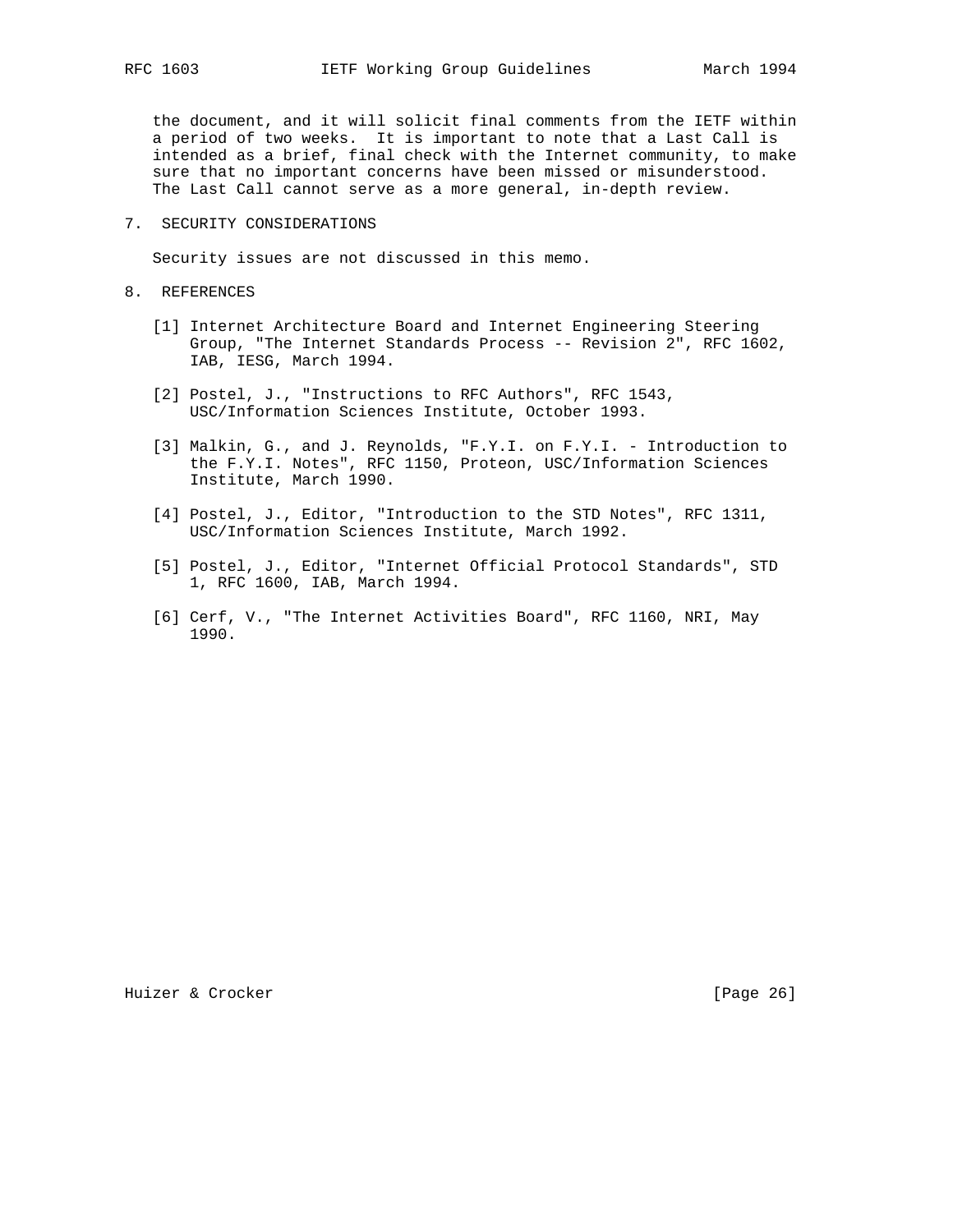# 9. AUTHORS' ADDRESSES

 Erik Huizer SURFnet bv P.O. Box 19035 3501 DA Utrecht The Netherlands

 Phone: +31 30 310290 Fax: +31 30 340903 EMail: Erik.Huizer@SURFnet.nl

 Dave Crocker Silicon Graphics, Inc. 2011 N. Shoreline Blvd. P.O. Box 7311 Mountain View, CA 94039

 Phone: +1 415 390 1804 Fax: +1 415 962 8404 EMail: dcrocker@sgi.com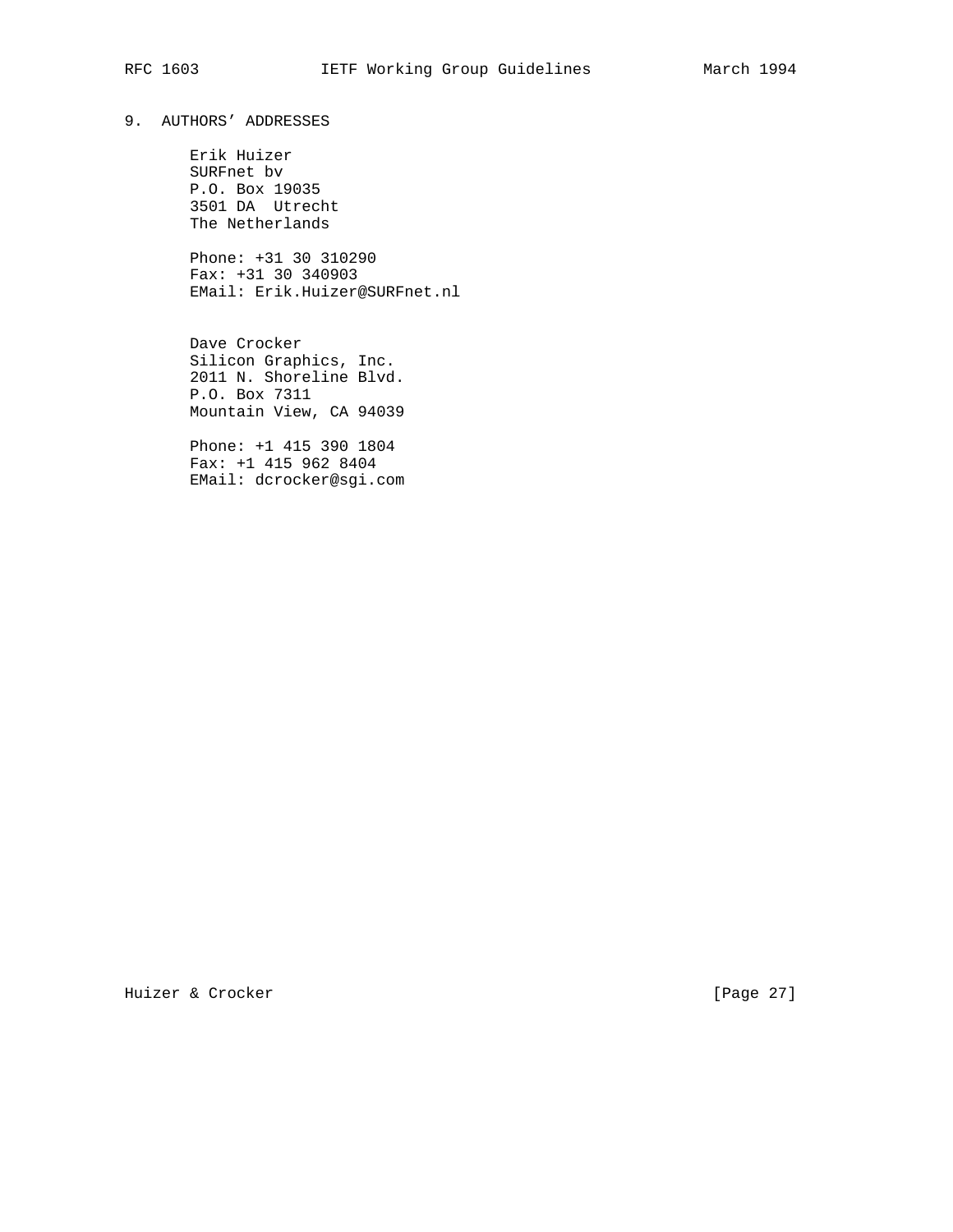# APPENDIX: SAMPLE WORKING GROUP CHARTER

 Multiparty Multimedia Session Control (mmusic) Charter  $Chair(s):$  Eve Schooler <schooler@isi.edu> Abel Weinrib <abel@bellcore.com> Transport Area Director(s) Allison Mankin <mankin@cmf.nrl.navy.mil> Mailing lists: General Discussion:confctrl@isi.edu To Subscribe: confctrl-request@isi.edu Archive: venera.isi.edu:˜/confctrl/confcrtl.mail

Description of Working Group:

 The demand for Internet teleconferencing has arrived, yet an infrastructure to support this demand is barely in place. Multimedia session control, defined as the management and coordination of multiple sessions and their multiple users in multiple media (e.g., audio, video), is one component of the infrastructure. The Multiparty Multimedia Session Control Working Group is chartered to design and specify a protocol to perform these functions.

 The protocol will provide negotiation for session membership, underlying communication topology and media configuration. In particular, the protocol will support a user initiating a multimedia multiparty session with other users ("calling" other users) over the Internet by allowing a teleconferencing application on one workstation to explicitly rendezvous with teleconferencing applications running on remote workstations. Defining a standard protocol will enable session-level interoperability between different teleconferencing implementations.

 The focus of the working group is to design a session negotiation protocol that is tailored to support tightly-controlled conferences. The MBONE currently carries primarily loosely controlled sessions, i.e., sessions with little to no interaction among members and with no arbitration facility, security, or coordination of quality-of-service options for time-critical media. Users may learn of available sessions using the "sd" utility or other out of band mechanisms (e.g., email). However,

Huizer & Crocker [Page 28]